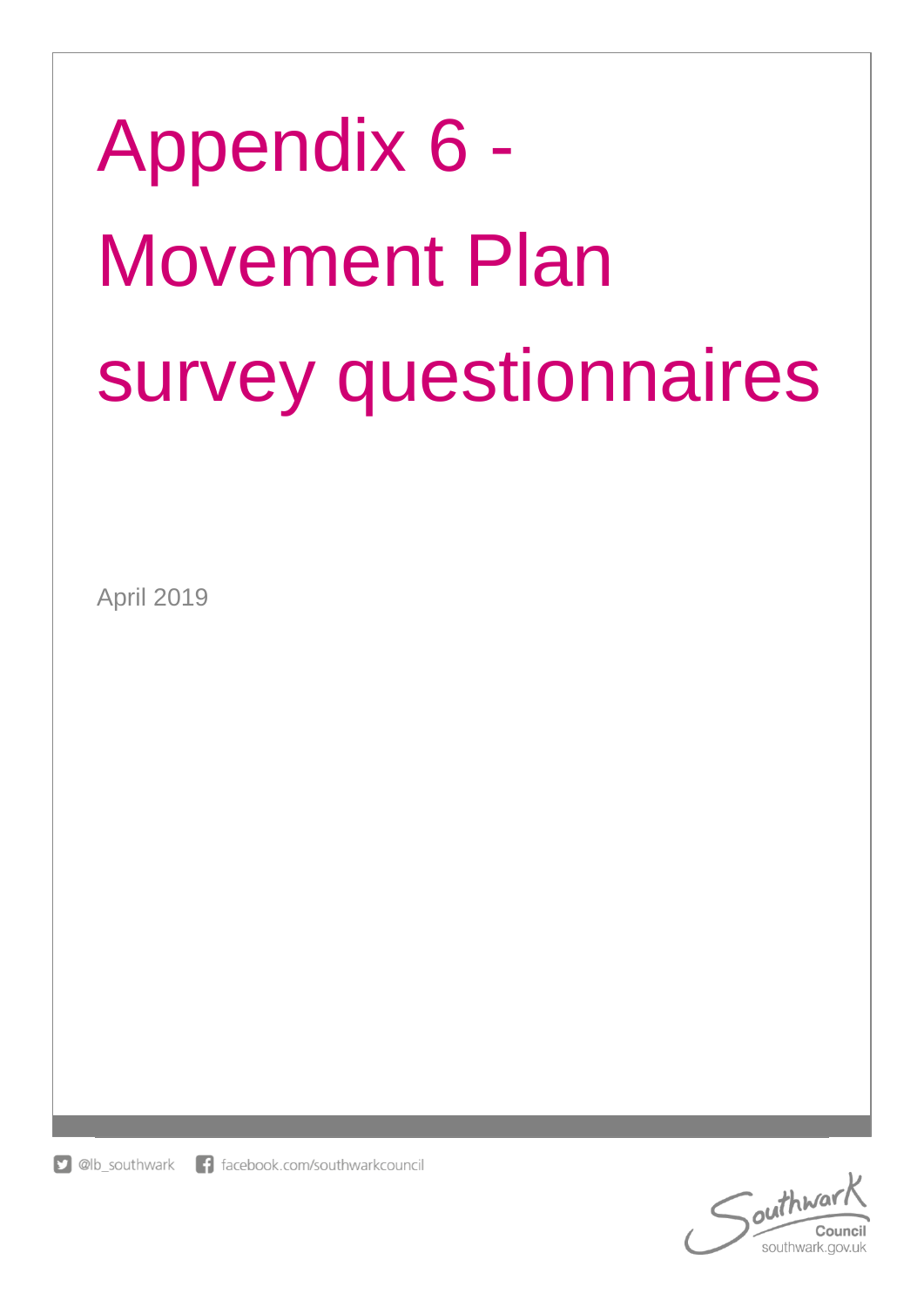# Introduction

# About the consultation

Three different surveys were used throughout the consultation process. These were:

- Online Consultation Hub survey
- Street survey (shorten version of Consultation Hub survey)
- Young Advisors survey

The Movement Plan consultation ran from November 2018 to February 2019.

Please contact [transport@southwark.gov.uk](mailto:transport@southwark.gov.uk) with any questions regarding the data and finding presented in this report.

# Consultation report appendices

The consultation results are presented in one summary report and each activity is analysed in depth in each appendix. See below for full list of appendices.

Movement Plan Consultation Report – Summary Report

Appendix 1 – Consultation Hub Analysis

Appendix 2 – Street Surveys Analysis

Appendix 3 – Young Advisors Analysis

Appendix 4 – Over 65s Workshop Report

Appendix 5 – Stakeholder Responses Detailed Summary

Appendix 6 – Surveys Questionnaires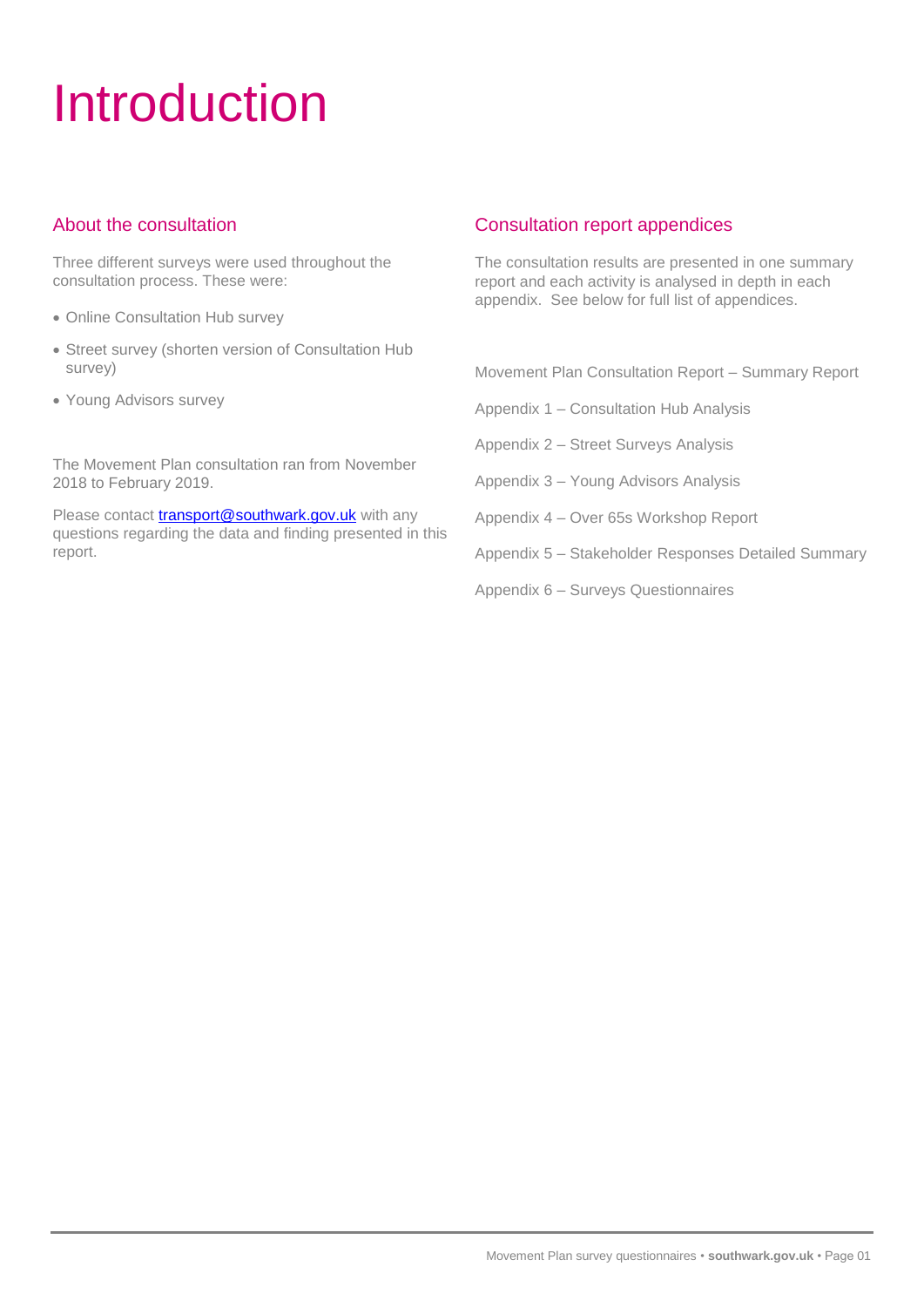# Consultation Hub Questionnaire and Street Surveys

*The following is the information that were presented together with the surveys to provide context and background.* 

#### **Overview**

We want to hear your ideas on movement and travel in Southwark. We are developing a Movement Plan that will set the direction for transport planning in Southwark over the next 20 years – this work will influence the roads you use, the routes you take and the places you spend time in. The Movement Plan takes a people-centred approach, putting the people that live in, work in, and visit the borough at the starting point of our journey. This places fairness at the core of our work

### Key challenges for the Movement Plan

- Increasing and ageing population
- Increased traffic and congestion
- Low physical activity levels
- Large number of developments in the borough

In this consultation, we are asking you about your experience of moving in the borough, the journeys you make, and the places and spaces you visit. We are also interested to understand what improvement in your streets and public spaces look like to you.

Everyone should benefit from movement, and the freedom to make healthy choices in how they get around. We would like to hear from you!

This consultation is aimed at people who live, work or travel in the borough. If you are representing an organisation or other stakeholder and you would like to give us your suggestions, please contact us via the email address to the right.

# Why are we consulting?

We are developing a Movement Plan that will be influential for many years to come. We want to make sure that this really meets the needs and aspirations of people who live, work and travel in Southwark. To do this, we need to hear from you.

# Call to action heading

Give us your views

#### Contact information

Southwark Transport Policy Team [transport@southwark.gov.uk](mailto:transport@southwark.gov.uk)

Movement Plan survey questionnaires • **southwark.gov.uk** • Page 02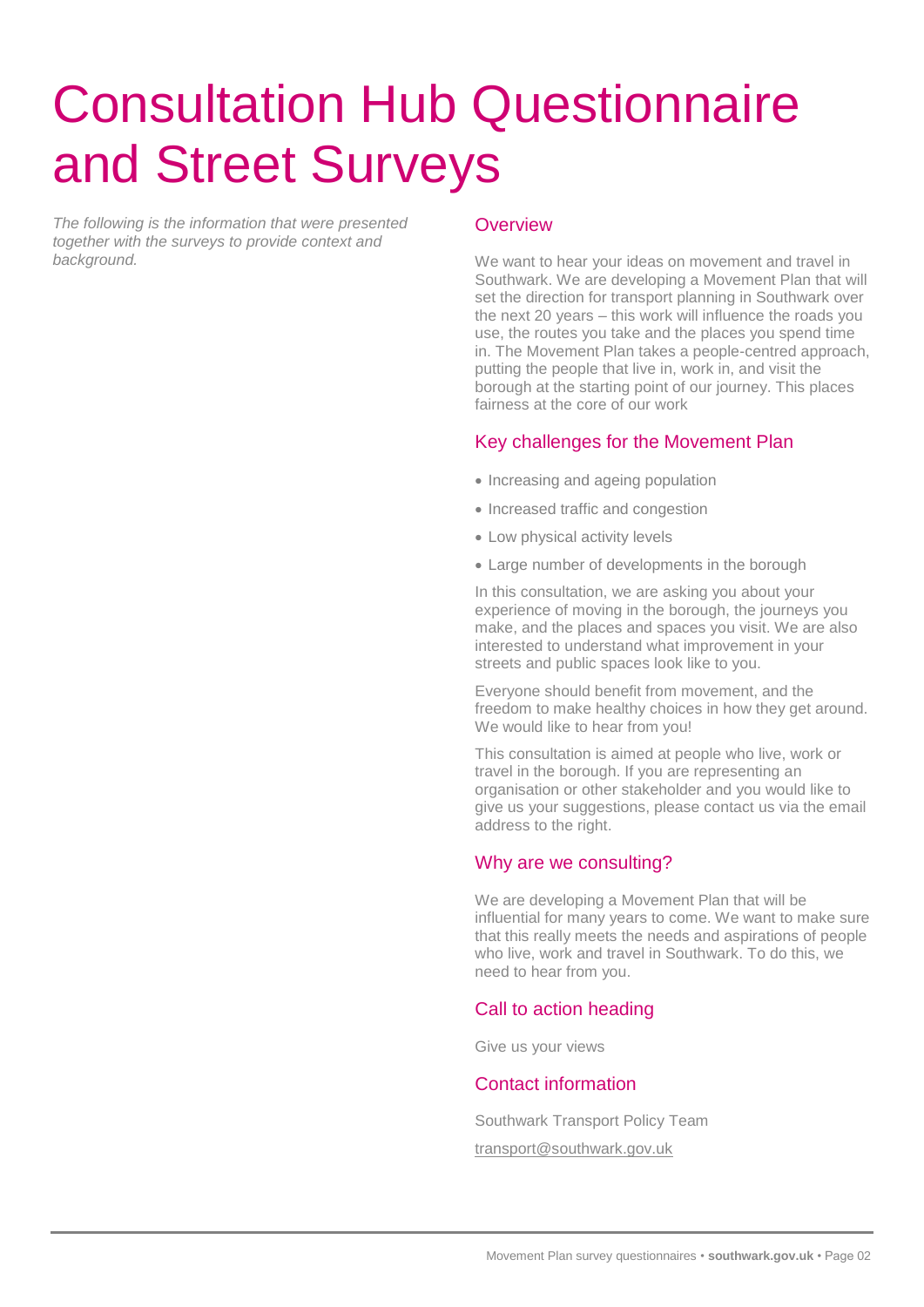*\*Questions marked with "\*(Street Surveys)" were asked in the shorter version of the survey in leisure centres and libraries.* 

| <b>About you</b>     |                                                                                                                                                                                                                                                                                                                                                                                                                                                                                                    |  |  |  |
|----------------------|----------------------------------------------------------------------------------------------------------------------------------------------------------------------------------------------------------------------------------------------------------------------------------------------------------------------------------------------------------------------------------------------------------------------------------------------------------------------------------------------------|--|--|--|
| $\blacktriangleleft$ | In what capacity are you responding to this consultation? * (Street Surveys)                                                                                                                                                                                                                                                                                                                                                                                                                       |  |  |  |
|                      | Live in Southwark<br>$\Box$<br><b>Student in Southwark</b><br>$\Box$<br>Local business owner<br>$\Box$<br>Family visitor<br>$\Box$<br>Leisure visitor<br>$\Box$<br>I work here (don't live in Southwark)<br>$\Box$<br><b>Commutes through Southwark</b><br>$\Box$                                                                                                                                                                                                                                  |  |  |  |
| $\Box$               | On behalf of a community organisation (please specify)<br>$\Box$                                                                                                                                                                                                                                                                                                                                                                                                                                   |  |  |  |
| $\Box$               | Other (please specify)<br>$\Box$                                                                                                                                                                                                                                                                                                                                                                                                                                                                   |  |  |  |
|                      | <b>Moving in the borough</b>                                                                                                                                                                                                                                                                                                                                                                                                                                                                       |  |  |  |
| $\overline{2}$       | Select all ways you travel in Southwark at least once a week *(Street Surveys)                                                                                                                                                                                                                                                                                                                                                                                                                     |  |  |  |
|                      | Walk<br>$\Box$<br>Run<br>$\Box$<br>Cycle<br>$\Box$<br>Cycle - delivery<br>$\Box$<br>Scooter/Skateboard<br>$\Box$<br>Wheelchair<br>$\Box$<br>Mobility scooter<br>$\Box$<br>$\Box$<br>Private car -driver/passenger<br>Car sharing<br>$\Box$<br>Taxi<br>$\Box$<br>Car/van - for delivery/business<br>$\Box$<br>Powered two wheelers<br>$\Box$<br><b>Bus</b><br>$\Box$<br>Train<br>$\Box$<br>Underground/Overground/DLR<br>$\Box$<br>Walking with a pushchair / shopping<br>$\Box$<br>Other<br>$\Box$ |  |  |  |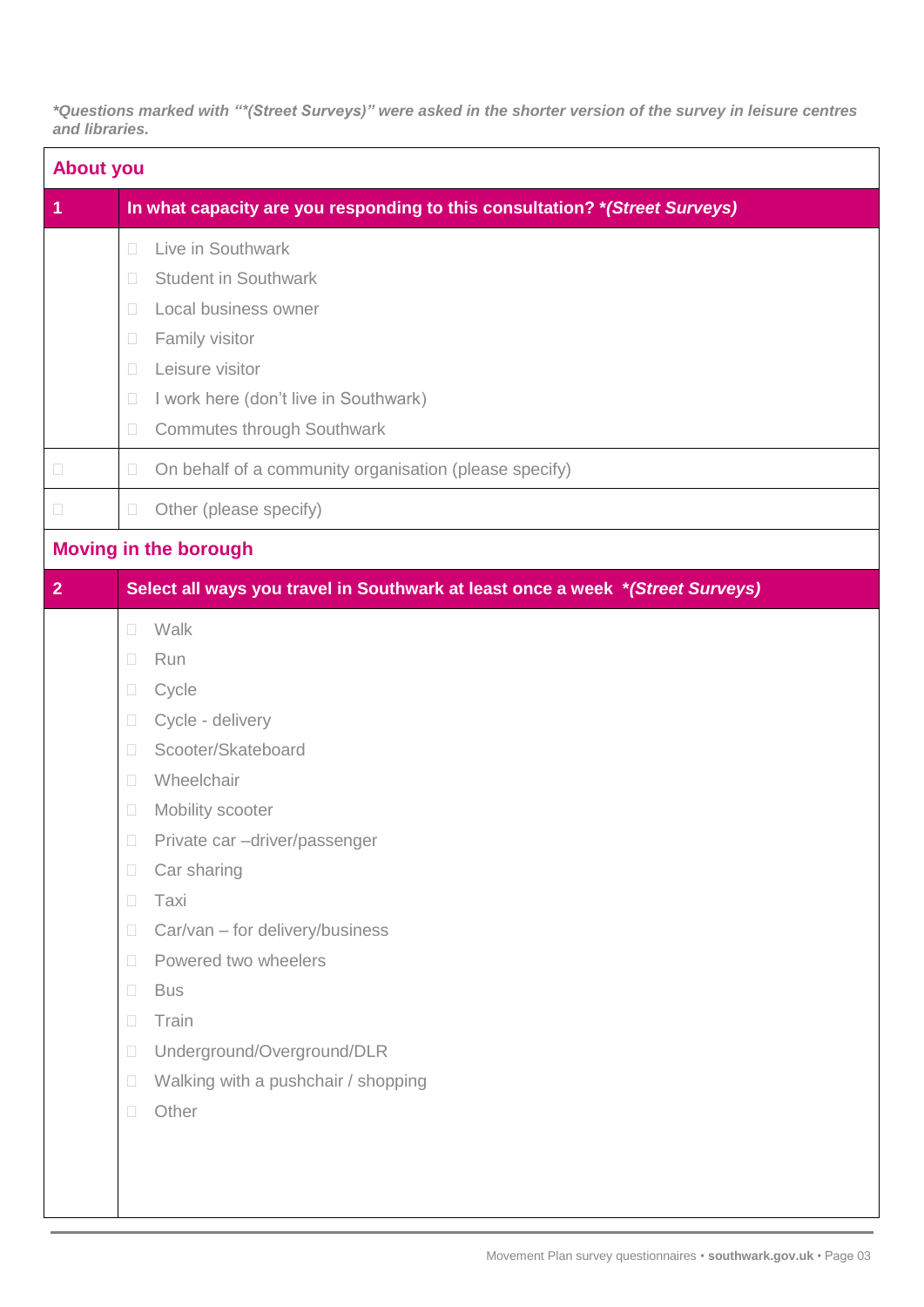| $\overline{3}$ | Thinking of all ways you move (walking, cycling, driving etc.), what makes moving / travelling<br>in Southwark a positive experience?                                                                                                                                                                                                                                                                                                                                                                                                                                                                                                                                                                                                                                                                                                                                                                                                                          |  |  |  |  |  |
|----------------|----------------------------------------------------------------------------------------------------------------------------------------------------------------------------------------------------------------------------------------------------------------------------------------------------------------------------------------------------------------------------------------------------------------------------------------------------------------------------------------------------------------------------------------------------------------------------------------------------------------------------------------------------------------------------------------------------------------------------------------------------------------------------------------------------------------------------------------------------------------------------------------------------------------------------------------------------------------|--|--|--|--|--|
|                | Choose the 5 factors that influence you the most, arrange from $1 - 5$ , 1 being most positive.                                                                                                                                                                                                                                                                                                                                                                                                                                                                                                                                                                                                                                                                                                                                                                                                                                                                |  |  |  |  |  |
|                | Good quality pavement<br>$\Box$<br>Good quality roads<br>$\Box$<br>Feeling safe from crime<br>$\Box$<br>Feeling safe from injury<br>$\Box$<br>Price of travel<br>$\Box$<br>Good travel options<br>$\Box$<br>I know my way around<br>$\Box$<br>Good information<br>$\Box$<br>I see something new on my journey<br>$\Box$<br>Places to stop and rest<br>$\Box$<br>Green spaces<br>$\Box$<br>Good cycle lanes<br>$\Box$<br>The station/stop is close to where I need to go<br>$\Box$<br>I meet people I know<br>$\Box$<br>I feel physically fit<br>$\Box$<br>I can get to the places I need<br>$\Box$<br>I get where I need on time<br>$\Box$<br>The station/stop is close to where I live<br>$\Box$<br>Ease of car parking<br>$\Box$<br>Ease of cycle parking<br>$\Box$<br>I can travel with my child(ren) easily<br>$\Box$<br>Good facilities at destination<br>$\Box$<br>Convenience – I can do multiple things along my journeys (work, shop, etc.)<br>$\Box$ |  |  |  |  |  |
|                | Other (please specify)<br>$\Box$                                                                                                                                                                                                                                                                                                                                                                                                                                                                                                                                                                                                                                                                                                                                                                                                                                                                                                                               |  |  |  |  |  |
|                | If you choose other, please specify<br>$\Box$                                                                                                                                                                                                                                                                                                                                                                                                                                                                                                                                                                                                                                                                                                                                                                                                                                                                                                                  |  |  |  |  |  |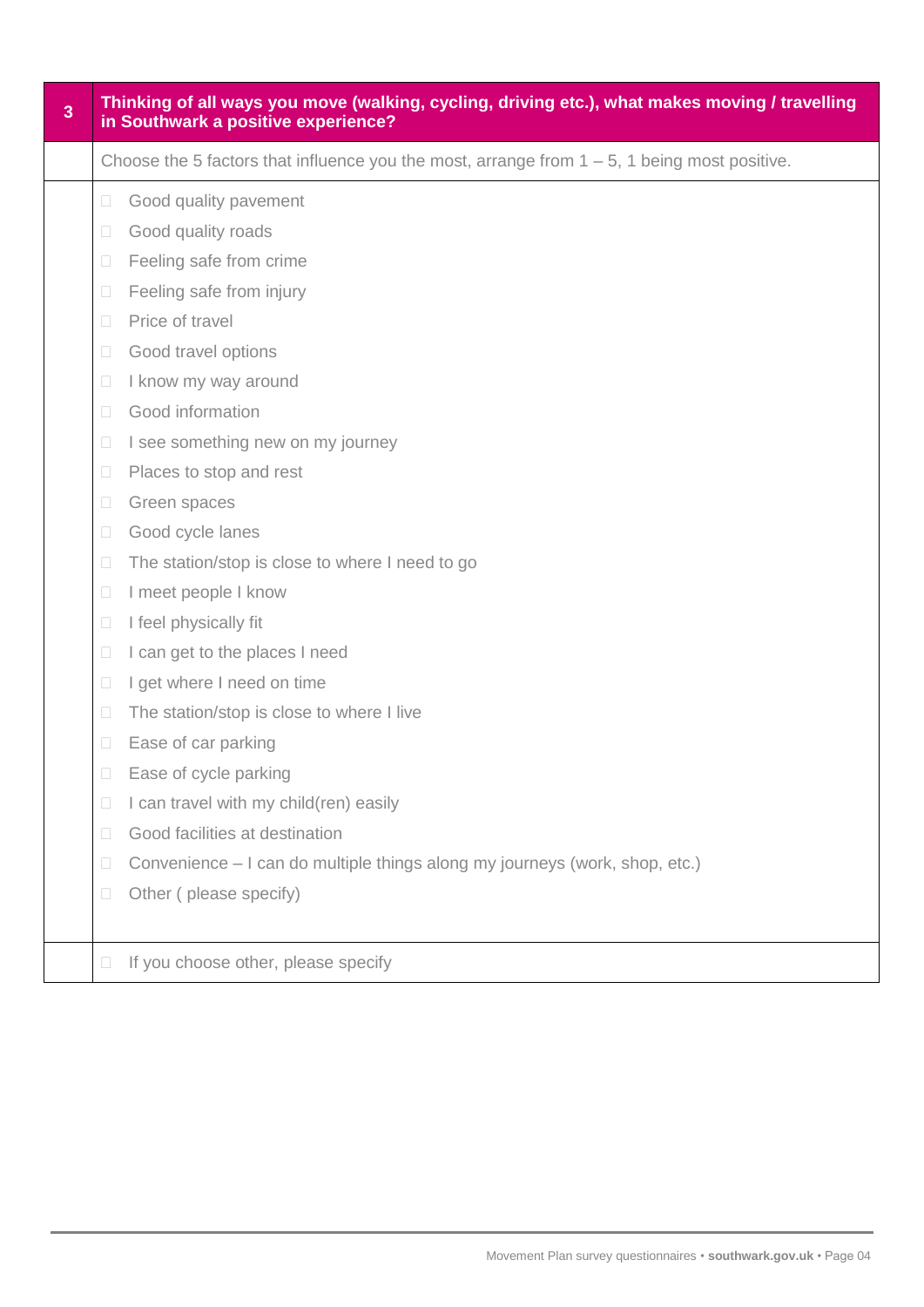| $\overline{\mathbf{4}}$ | Thinking of all ways you move (walking, cycling, driving etc.), what makes moving / travelling<br>in Southwark a negative experience? |                                                                                                |  |  |  |  |  |
|-------------------------|---------------------------------------------------------------------------------------------------------------------------------------|------------------------------------------------------------------------------------------------|--|--|--|--|--|
|                         |                                                                                                                                       | Choose the 5 factors that influence you the most, arrange from $1 - 5$ . 1 being most negative |  |  |  |  |  |
|                         | $\Box$                                                                                                                                | Poor quality of pavement                                                                       |  |  |  |  |  |
|                         | $\Box$                                                                                                                                | Poor quality of road                                                                           |  |  |  |  |  |
|                         | $\Box$                                                                                                                                | Feeling unsafe from crime                                                                      |  |  |  |  |  |
|                         | $\Box$                                                                                                                                | Feeling unsafe from injury                                                                     |  |  |  |  |  |
|                         | $\Box$                                                                                                                                | Expensive to travel                                                                            |  |  |  |  |  |
|                         | $\Box$                                                                                                                                | Poor travel options                                                                            |  |  |  |  |  |
|                         | $\Box$                                                                                                                                | I don't know my way around                                                                     |  |  |  |  |  |
|                         | $\Box$                                                                                                                                | I see the same things along my journeys                                                        |  |  |  |  |  |
|                         | $\Box$                                                                                                                                | No place to stop and rest                                                                      |  |  |  |  |  |
|                         | $\Box$                                                                                                                                | No green space                                                                                 |  |  |  |  |  |
|                         | $\Box$                                                                                                                                | Poor cycle lanes                                                                               |  |  |  |  |  |
|                         | $\Box$                                                                                                                                | Difficult to park my cycle                                                                     |  |  |  |  |  |
|                         | $\Box$                                                                                                                                | The station/stop is far from where I live                                                      |  |  |  |  |  |
|                         | $\Box$                                                                                                                                | I can't get to the places I need                                                               |  |  |  |  |  |
|                         | $\Box$                                                                                                                                | I can't get to where I need on time                                                            |  |  |  |  |  |
|                         | $\Box$                                                                                                                                | Overcrowded public transport                                                                   |  |  |  |  |  |
|                         | $\Box$                                                                                                                                | Overcrowded pavements                                                                          |  |  |  |  |  |
|                         | $\Box$                                                                                                                                | Distance too far                                                                               |  |  |  |  |  |
|                         | $\Box$                                                                                                                                | Lack of physical fitness                                                                       |  |  |  |  |  |
|                         | $\Box$                                                                                                                                | Difficult to travel with child(ren)                                                            |  |  |  |  |  |
|                         | П                                                                                                                                     | Poor health/illness                                                                            |  |  |  |  |  |
|                         | $\Box$                                                                                                                                | Mental health conditions limits my options                                                     |  |  |  |  |  |
|                         | $\Box$                                                                                                                                | Too noisy                                                                                      |  |  |  |  |  |
|                         | $\Box$                                                                                                                                | Poor air quality                                                                               |  |  |  |  |  |
|                         | $\Box$                                                                                                                                | Lack of facilities at destination                                                              |  |  |  |  |  |
|                         | $\Box$                                                                                                                                | Difficult to park my car                                                                       |  |  |  |  |  |
|                         | $\Box$                                                                                                                                | No access to bike sharing                                                                      |  |  |  |  |  |
|                         | $\Box$                                                                                                                                | Poor access to safe space to breastfeed                                                        |  |  |  |  |  |
|                         | $\Box$                                                                                                                                | Poor access to safe and clean toilets                                                          |  |  |  |  |  |
|                         | $\Box$                                                                                                                                | Difficult to interchange/changing mode of transport                                            |  |  |  |  |  |
|                         | $\Box$                                                                                                                                | Poor reliability / difficult estimating journey time                                           |  |  |  |  |  |
|                         | $\Box$                                                                                                                                | Other (please specify)                                                                         |  |  |  |  |  |
|                         |                                                                                                                                       | If you choose other, please specify                                                            |  |  |  |  |  |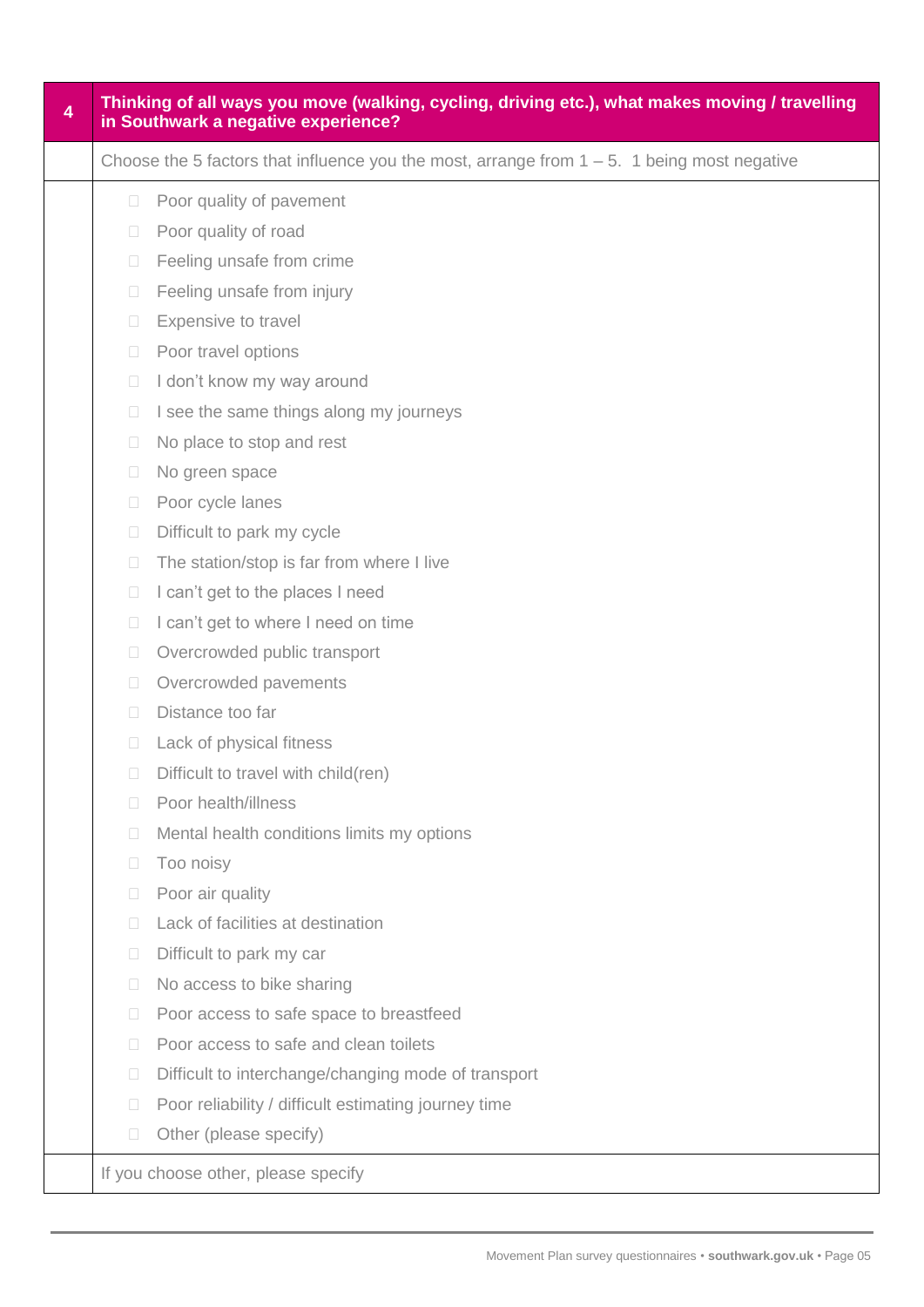|                | <b>Walking</b>                                                                                                                                                                                                                                                                                                                                                                                                                                                                        |  |  |  |  |
|----------------|---------------------------------------------------------------------------------------------------------------------------------------------------------------------------------------------------------------------------------------------------------------------------------------------------------------------------------------------------------------------------------------------------------------------------------------------------------------------------------------|--|--|--|--|
| 5.1            | How often do you walk for 10 minutes or more? * (Street Surveys)                                                                                                                                                                                                                                                                                                                                                                                                                      |  |  |  |  |
|                | Every day<br>$\Box$<br>4-5 times/week<br>$\Box$<br>2-3 times/week<br>П<br>Once a week<br>$\Box$<br>Less than once a week<br>П                                                                                                                                                                                                                                                                                                                                                         |  |  |  |  |
| $6\phantom{a}$ | Thinking about what you currently experience and what could encourage you to walk more in<br>the future, what features make walking enjoyable to you? * (Street Surveys)                                                                                                                                                                                                                                                                                                              |  |  |  |  |
|                | Choose the 5 factors that influence you the most, arrange from $1 - 5$ . 1 being most positive.                                                                                                                                                                                                                                                                                                                                                                                       |  |  |  |  |
|                | Place to stop and rest<br>$\Box$<br>Access to toilets<br>П<br><b>Streets signs</b><br>$\Box$<br>Water fountains<br>П<br>Peaceful and calm places<br>П<br>Greenery<br>$\Box$<br>I feel safe from injury<br>П<br>I feel safe from crime<br>$\Box$<br>I know my way around<br>$\Box$<br>Fewer roads to cross<br>$\Box$<br>I can socialise while walking<br>П<br>Wide pavements<br>$\Box$<br>Something to see<br>П<br>I can do errands on my way<br>П<br>Other (please specify)<br>$\Box$ |  |  |  |  |
|                | If you choose other, please specify                                                                                                                                                                                                                                                                                                                                                                                                                                                   |  |  |  |  |
| $\overline{7}$ | There are approximately 300km of roads in the borough, which people can walk on. We want<br>to develop a walking network that helps people walk more in the borough, but we have limited<br>resources to do this.<br>What do you think is the most important thing for us to focus on to help people walk more?<br>*(Street Surveys)                                                                                                                                                  |  |  |  |  |
|                | [free text]                                                                                                                                                                                                                                                                                                                                                                                                                                                                           |  |  |  |  |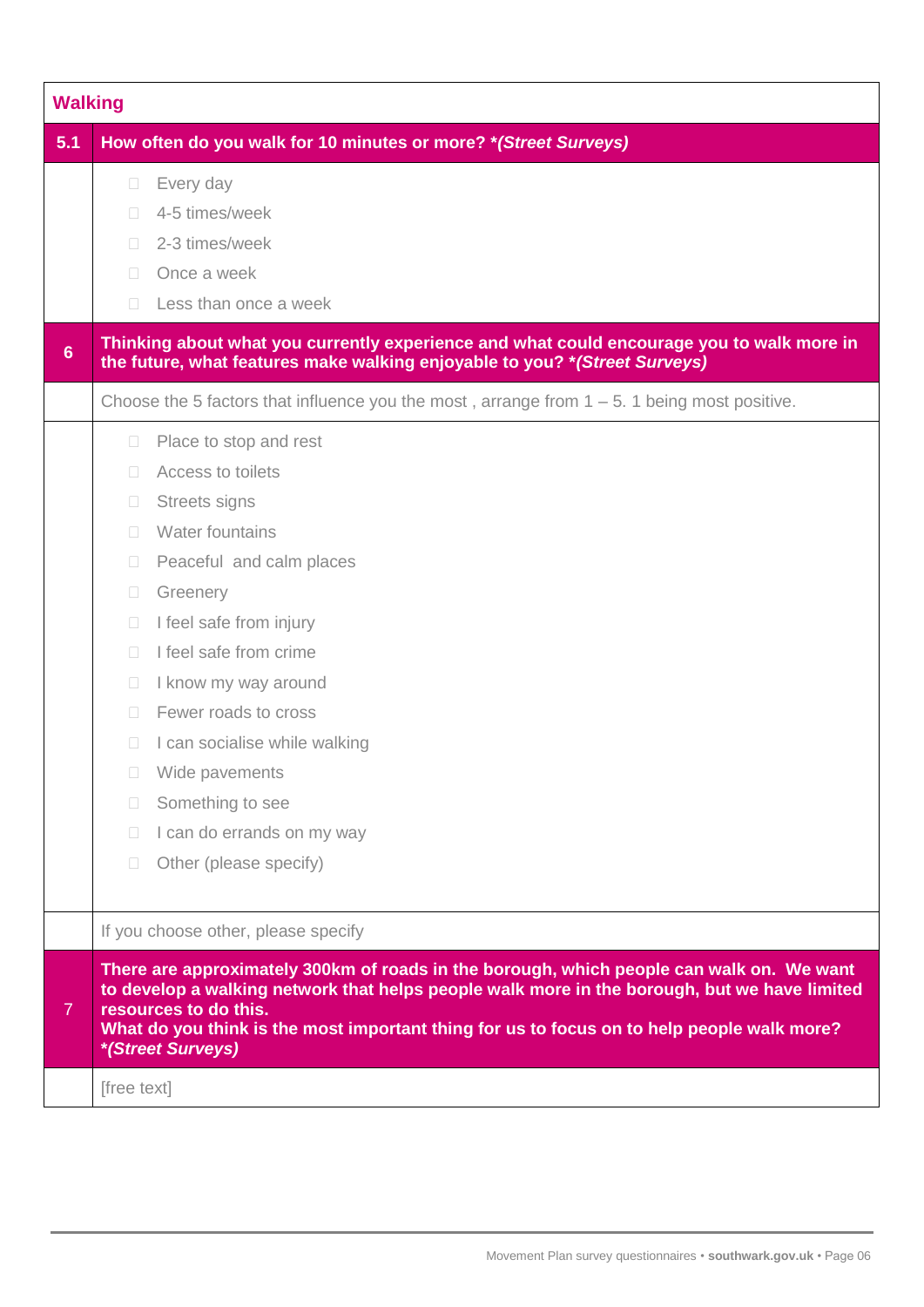|    | <b>Temporary Road Closures</b>                                                                                                                                                                                                                                            |
|----|---------------------------------------------------------------------------------------------------------------------------------------------------------------------------------------------------------------------------------------------------------------------------|
|    | Timed restrictions or closures of streets to vehicles are not a new approach. Our streets have been regularly<br>closed for street markets since 1880, in the case of East Street Market. More recent forms of timed closures<br>include Play Streets and School Streets. |
|    | In addition to continuing to deliver play and school streets, we will explore some of our challenging locations.<br>We will look at how to manage space according to who needs it at what time – examples could include<br>commuter or station streets and town centres.  |
| 8  | Do you support the idea of expanding the concept of time-restricted road closures to other<br>locations?                                                                                                                                                                  |
|    | Yes<br>$\Box$                                                                                                                                                                                                                                                             |
|    | <b>No</b><br>П                                                                                                                                                                                                                                                            |
|    | Not sure<br>П                                                                                                                                                                                                                                                             |
| 9  | Where and for what purpose would you like to see/would you benefit from time-restricted<br>street closures?                                                                                                                                                               |
|    | [free text]                                                                                                                                                                                                                                                               |
|    | <b>Your local area</b>                                                                                                                                                                                                                                                    |
| 10 | What town centre/highstreets do you normally/most often visit? *(Street Surveys)                                                                                                                                                                                          |
|    | Elephant & Castle<br>$\Box$                                                                                                                                                                                                                                               |
|    | Peckham<br>$\Box$                                                                                                                                                                                                                                                         |
|    | Canada Water<br>$\Box$                                                                                                                                                                                                                                                    |
|    | <b>Surrey Quays</b><br>$\Box$                                                                                                                                                                                                                                             |
|    | <b>Dulwich Village</b><br>$\Box$                                                                                                                                                                                                                                          |
|    |                                                                                                                                                                                                                                                                           |
|    | Old Kent Road<br>$\Box$                                                                                                                                                                                                                                                   |
|    | <b>Walworth Road</b><br>$\Box$                                                                                                                                                                                                                                            |
|    | Lordship Lane<br>$\Box$                                                                                                                                                                                                                                                   |
|    | <b>Borough High Street</b><br>$\Box$                                                                                                                                                                                                                                      |
|    | <b>Tower Bridge Road</b><br>$\Box$                                                                                                                                                                                                                                        |
|    | The Blue (Bermondsey)<br>$\Box$                                                                                                                                                                                                                                           |
|    | Camberwell<br>$\Box$                                                                                                                                                                                                                                                      |
|    | Herne Hill<br>П                                                                                                                                                                                                                                                           |
|    | Nunhead<br>$\Box$                                                                                                                                                                                                                                                         |
|    | Other<br>$\Box$                                                                                                                                                                                                                                                           |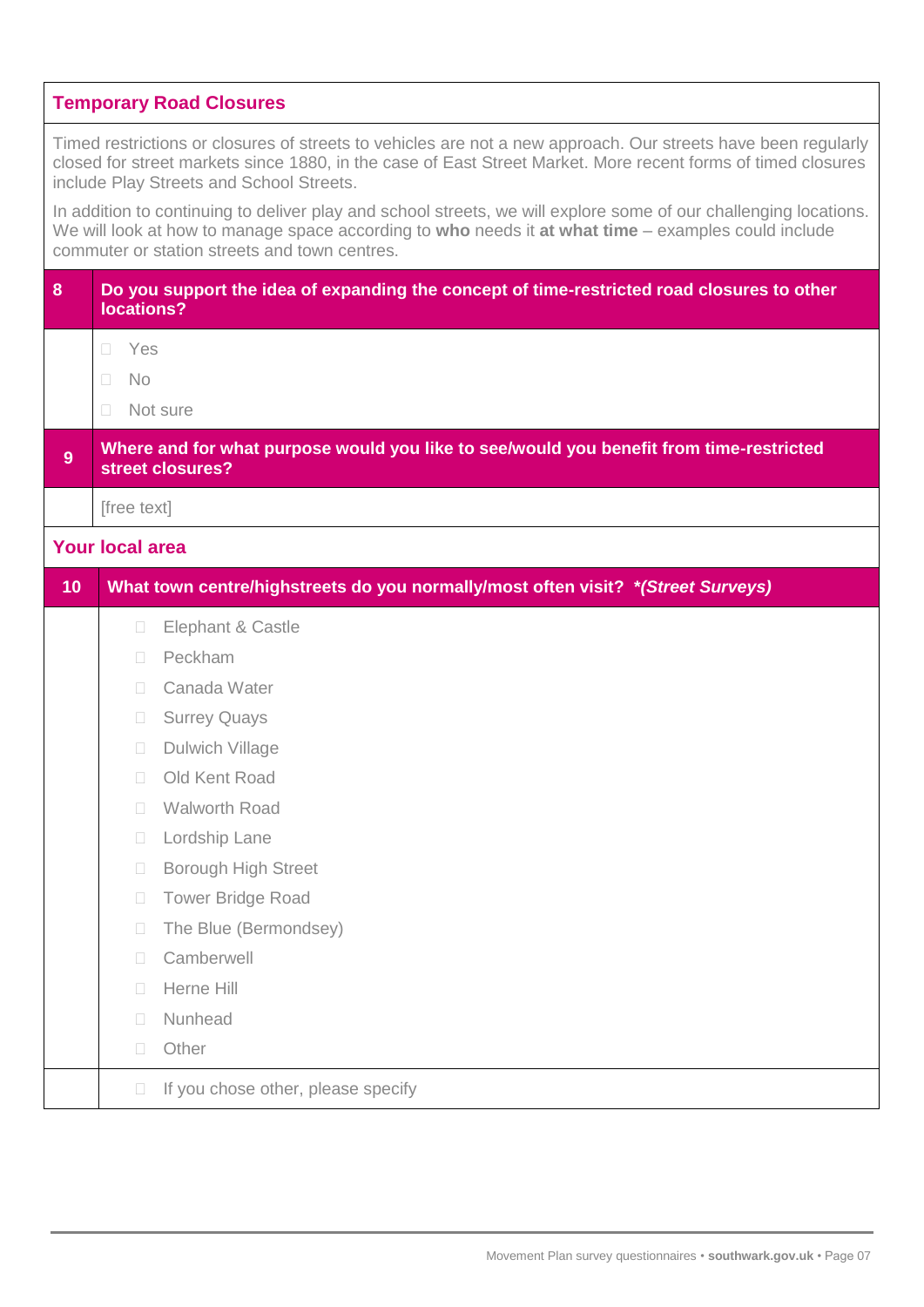| 11                                       |                   |                                                                                                 | How often do you visit your town centre for following purposes? *(Street Surveys) |             |          |             |              |  |  |
|------------------------------------------|-------------------|-------------------------------------------------------------------------------------------------|-----------------------------------------------------------------------------------|-------------|----------|-------------|--------------|--|--|
|                                          | <b>Frequency</b>  | <b>Daily</b>                                                                                    | 4-6 times a                                                                       | 1-3 times a | Weekends | Few times a | <b>Never</b> |  |  |
| <b>Purpose</b>                           |                   |                                                                                                 | week                                                                              | week        | only     | month       |              |  |  |
|                                          | Commuting         |                                                                                                 |                                                                                   |             |          |             |              |  |  |
| Leisure                                  |                   |                                                                                                 |                                                                                   |             |          |             |              |  |  |
| <b>Shopping</b><br>/Personal<br>business |                   |                                                                                                 |                                                                                   |             |          |             |              |  |  |
| <b>Education</b>                         |                   |                                                                                                 |                                                                                   |             |          |             |              |  |  |
|                                          | <b>Work there</b> |                                                                                                 |                                                                                   |             |          |             |              |  |  |
| Live there                               |                   |                                                                                                 |                                                                                   |             |          |             |              |  |  |
| Picking up<br>deliveries                 |                   |                                                                                                 |                                                                                   |             |          |             |              |  |  |
| Other (please<br>specify)                |                   |                                                                                                 |                                                                                   |             |          |             |              |  |  |
| 12                                       |                   | What do you like about where you live?                                                          |                                                                                   |             |          |             |              |  |  |
|                                          |                   | Choose the 5 factors that influence you the most, arrange from $1 - 5$ . 1 being most positive. |                                                                                   |             |          |             |              |  |  |
|                                          | $\Box$            | I like my house/flat                                                                            |                                                                                   |             |          |             |              |  |  |
|                                          | $\Box$            | I know people in my local area                                                                  |                                                                                   |             |          |             |              |  |  |
|                                          | $\Box$            | It is safe                                                                                      |                                                                                   |             |          |             |              |  |  |
|                                          | $\Box$            | It is green                                                                                     |                                                                                   |             |          |             |              |  |  |
|                                          | $\Box$            | Good public transport accessibility                                                             |                                                                                   |             |          |             |              |  |  |
|                                          | $\Box$            | I've lived there for long                                                                       |                                                                                   |             |          |             |              |  |  |
|                                          | П                 | I feel at home in the area                                                                      |                                                                                   |             |          |             |              |  |  |
|                                          | $\Box$            | I have a parking place                                                                          |                                                                                   |             |          |             |              |  |  |
|                                          | $\Box$            | Close to parks/green space                                                                      |                                                                                   |             |          |             |              |  |  |
|                                          | $\Box$            | Close to a leisure centre                                                                       |                                                                                   |             |          |             |              |  |  |
|                                          | $\Box$            | Good public transport access during nigh time                                                   |                                                                                   |             |          |             |              |  |  |
|                                          | $\Box$            | I do things together with my neighbours such as street parties                                  |                                                                                   |             |          |             |              |  |  |
|                                          | $\Box$            | It is busy                                                                                      |                                                                                   |             |          |             |              |  |  |
|                                          | $\Box$            | It is quiet                                                                                     |                                                                                   |             |          |             |              |  |  |
|                                          | $\Box$            | It is close to shops                                                                            |                                                                                   |             |          |             |              |  |  |
|                                          | П                 | Close to restaurants                                                                            |                                                                                   |             |          |             |              |  |  |
|                                          | $\Box$            | Close to bar/pub                                                                                |                                                                                   |             |          |             |              |  |  |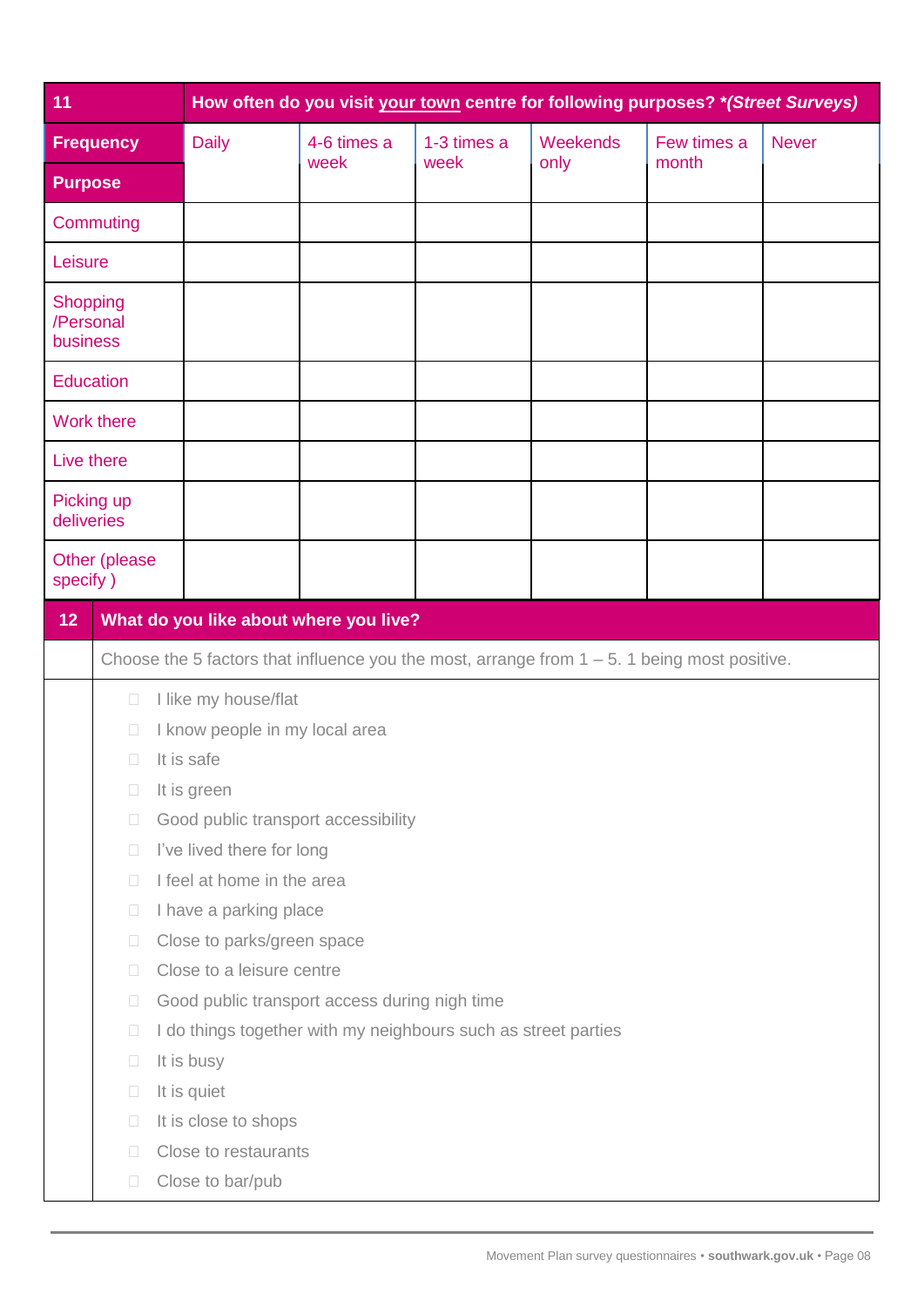|                 | Close to cinema/theatre etc.<br>$\Box$                                                                                                                                                                                                                        |
|-----------------|---------------------------------------------------------------------------------------------------------------------------------------------------------------------------------------------------------------------------------------------------------------|
|                 | Good transport links<br>$\Box$                                                                                                                                                                                                                                |
|                 | Reliable public transport access<br>$\Box$                                                                                                                                                                                                                    |
|                 | Other (please specify)<br>$\Box$                                                                                                                                                                                                                              |
|                 |                                                                                                                                                                                                                                                               |
|                 |                                                                                                                                                                                                                                                               |
|                 | If you chose other, please specify                                                                                                                                                                                                                            |
|                 | <b>Reducing Traffic</b>                                                                                                                                                                                                                                       |
|                 | The increase in people and jobs in the borough is placing an increased demand on our streets, in turn<br>creating more congestion.                                                                                                                            |
|                 | Congestion leads to delay for those using our roads (drivers, bus passengers, cyclists), creates frustration,<br>poor road behaviour, poor air quality as well as noise pollution. Much of the borough suffers from congestion<br>and delay on a daily basis. |
|                 | Therefore, we propose to maintain a focus on decreasing the number of vehicles on our roads as well as<br>improving their emission standard.                                                                                                                  |
| $\overline{13}$ | Do you agree we should reduce the number of motor vehicles on our roads?                                                                                                                                                                                      |
|                 | Yes                                                                                                                                                                                                                                                           |
|                 | <b>No</b>                                                                                                                                                                                                                                                     |
|                 | Unsure                                                                                                                                                                                                                                                        |
|                 | <b>Feelings of safety</b>                                                                                                                                                                                                                                     |
|                 | We know that near misses and minor collisions happen very frequently. They can be a reason why many<br>people do not feel safe to walk and cycle in our streets. We would like to explore better methods to report<br>near misses and collisions              |
| 14              | Have you been involved in a road collision or near miss in the past year? *(Street Surveys)                                                                                                                                                                   |
|                 | Yes<br>$\Box$                                                                                                                                                                                                                                                 |
|                 | <b>No</b><br>П                                                                                                                                                                                                                                                |
|                 | Unsure<br>П                                                                                                                                                                                                                                                   |
| 15              | If yes, how were you travelling when it happened? * (Street Surveys)                                                                                                                                                                                          |
|                 | Walk<br>П                                                                                                                                                                                                                                                     |
|                 | Run<br>П                                                                                                                                                                                                                                                      |
|                 | Cycle<br>$\Box$                                                                                                                                                                                                                                               |
|                 | Cycle - delivery<br>П                                                                                                                                                                                                                                         |
|                 | Scooter/Skateboard<br>П                                                                                                                                                                                                                                       |
|                 | Wheelchair<br>П                                                                                                                                                                                                                                               |
|                 | Mobility scooter<br>$\mathcal{L}_{\mathcal{A}}$                                                                                                                                                                                                               |
|                 | Private Car -driver/passenger<br>$\Box$                                                                                                                                                                                                                       |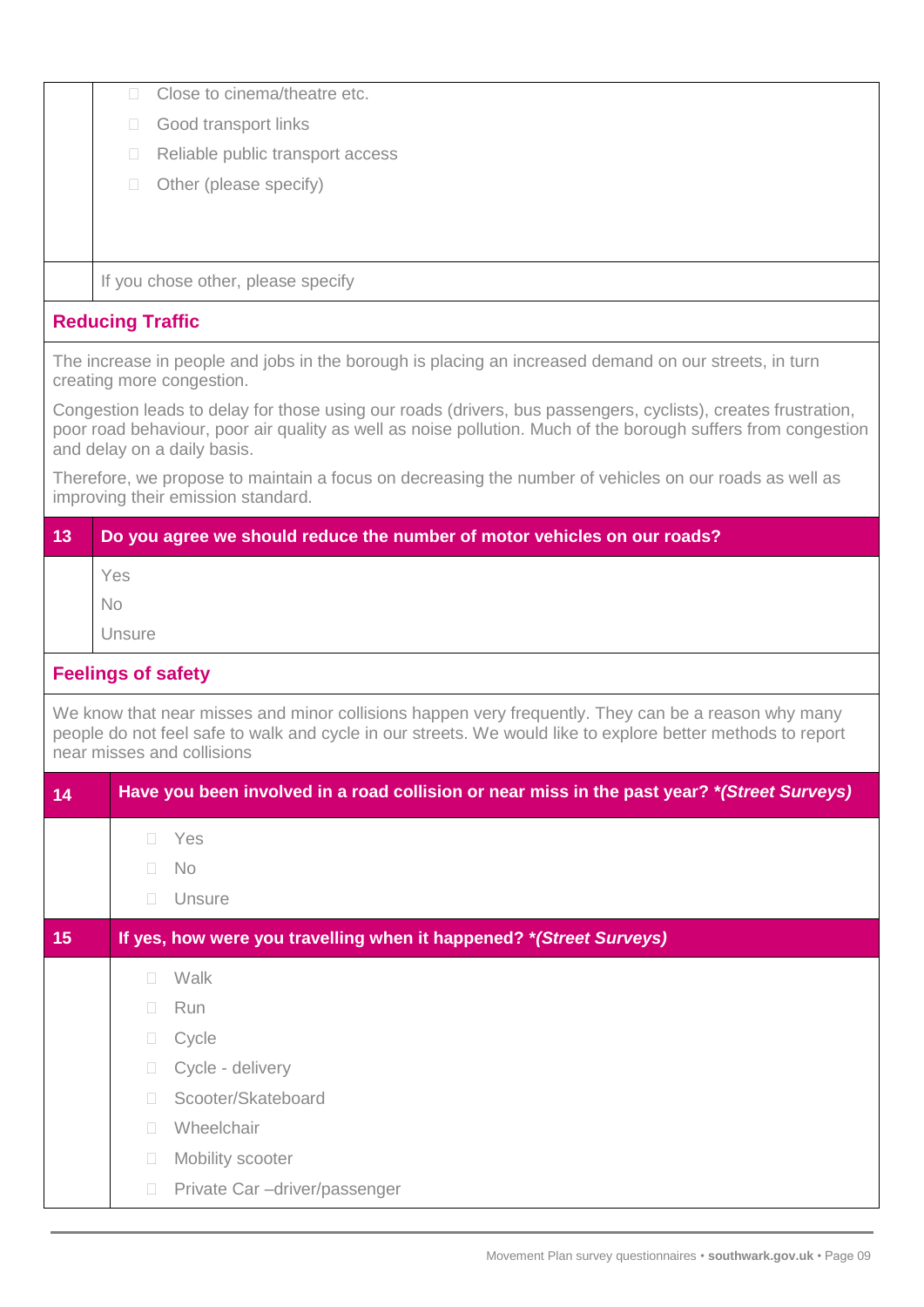|                   | Car sharing<br>$\Box$                                                                                         |
|-------------------|---------------------------------------------------------------------------------------------------------------|
|                   | Taxi<br>П                                                                                                     |
|                   | Car/van - for delivery/business<br>П<br>Powered two wheelers<br>$\Box$                                        |
|                   | <b>Bus</b>                                                                                                    |
|                   | Train<br>$\Box$                                                                                               |
|                   | Underground/Overground/DLR<br>$\Box$                                                                          |
|                   | Walking with a pushchair / shopping<br>$\Box$                                                                 |
|                   | Other<br>$\Box$                                                                                               |
| 16                | If yes, who did you contact when it happened? * (Street Surveys)                                              |
|                   | Police<br>$\Box$                                                                                              |
|                   | <b>NHS</b><br>$\Box$                                                                                          |
|                   | Family/friend<br>$\Box$                                                                                       |
|                   | Insurance company<br>$\Box$                                                                                   |
|                   | Council<br>$\Box$                                                                                             |
|                   | Employer<br>$\Box$                                                                                            |
|                   | No one<br>$\Box$                                                                                              |
|                   | Other (please specify)<br>$\Box$                                                                              |
| 17                | Did you change your travel behaviour after that? * (Street Surveys)                                           |
|                   | Yes<br>$\Box$                                                                                                 |
|                   |                                                                                                               |
|                   | <b>No</b><br>$\Box$                                                                                           |
|                   | Unsure<br>П                                                                                                   |
| 18                | Are there any actions that Southwark could take to help you feel safer in your journeys?<br>*(Street Surveys) |
|                   | [Free text]                                                                                                   |
| 19                | To what extent does a fear of crime influence how, when and where you travel? *(Street<br><b>Surveys)</b>     |
|                   | Strongly influence, it keeps me from doing and going places I would like to.<br>$\mathbb{R}^n$                |
|                   | Partly influences, I avoid certain routes or travelling at certain times<br>$\Box$                            |
|                   | Slightly influences, I keep travelling but it affects my experience<br>$\Box$                                 |
|                   | Not at all, I haven't thought about it<br>$\sim$                                                              |
|                   | Not sure<br>$\Box$                                                                                            |
| <b>The future</b> |                                                                                                               |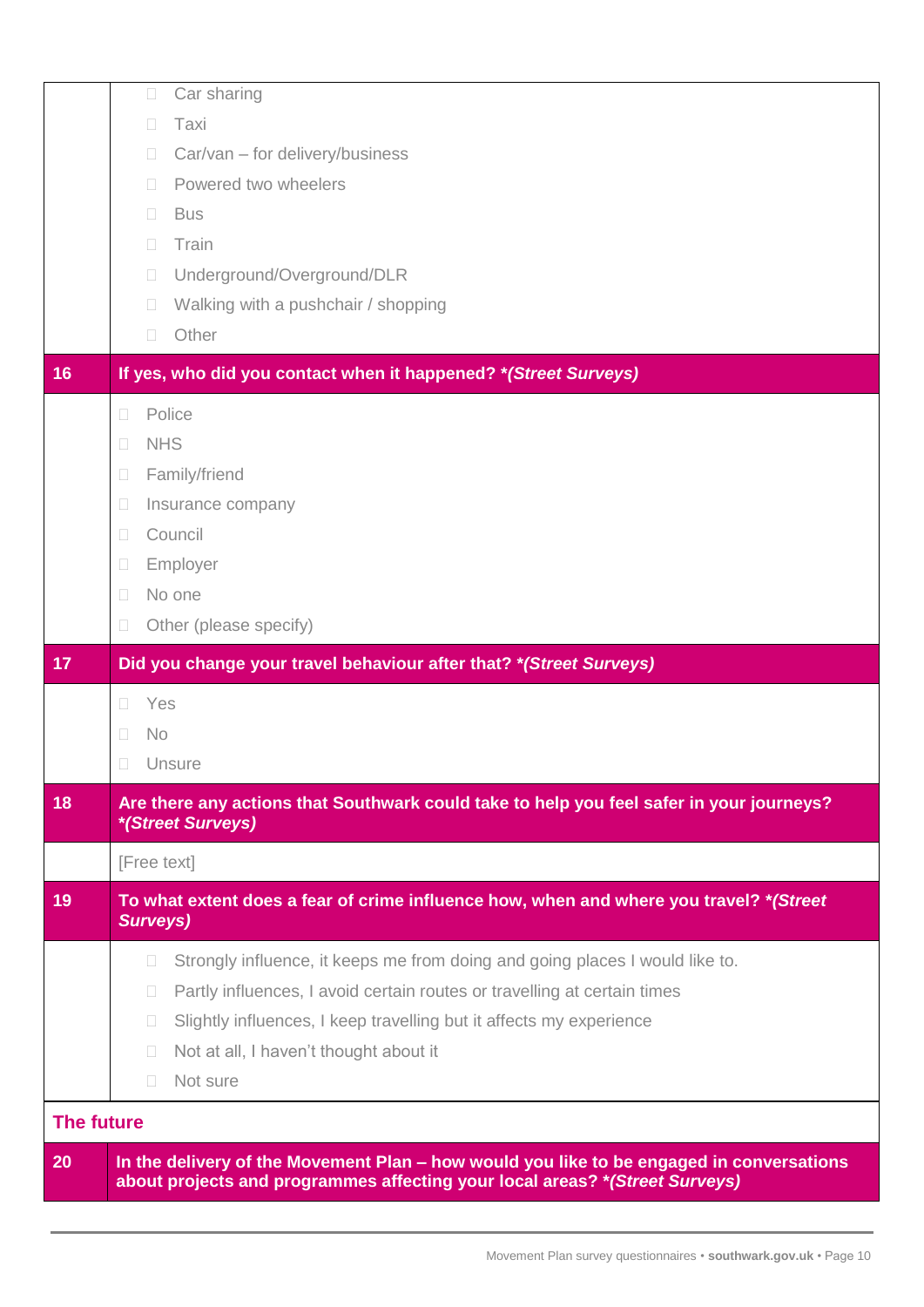|           | Online consultation, similar to this<br>$\Box$                                                                                                                                                                                                                                                                                                                                                                                                                                                                                                                                                                                                                                                                                                                                                   |  |  |  |  |
|-----------|--------------------------------------------------------------------------------------------------------------------------------------------------------------------------------------------------------------------------------------------------------------------------------------------------------------------------------------------------------------------------------------------------------------------------------------------------------------------------------------------------------------------------------------------------------------------------------------------------------------------------------------------------------------------------------------------------------------------------------------------------------------------------------------------------|--|--|--|--|
|           | Telephone surveys<br>$\Box$                                                                                                                                                                                                                                                                                                                                                                                                                                                                                                                                                                                                                                                                                                                                                                      |  |  |  |  |
|           | Via my workplace<br>П                                                                                                                                                                                                                                                                                                                                                                                                                                                                                                                                                                                                                                                                                                                                                                            |  |  |  |  |
|           | Drop in consultations<br>П                                                                                                                                                                                                                                                                                                                                                                                                                                                                                                                                                                                                                                                                                                                                                                       |  |  |  |  |
|           | Workshops/Meetings<br>$\Box$                                                                                                                                                                                                                                                                                                                                                                                                                                                                                                                                                                                                                                                                                                                                                                     |  |  |  |  |
|           | <b>Community Council meetings</b><br>$\Box$                                                                                                                                                                                                                                                                                                                                                                                                                                                                                                                                                                                                                                                                                                                                                      |  |  |  |  |
|           | I do not want to engage, but to be kept informed.<br>$\Box$                                                                                                                                                                                                                                                                                                                                                                                                                                                                                                                                                                                                                                                                                                                                      |  |  |  |  |
|           | Other<br>$\Box$                                                                                                                                                                                                                                                                                                                                                                                                                                                                                                                                                                                                                                                                                                                                                                                  |  |  |  |  |
| 21        | When thinking about how you move and travel in Southwark, if you could wish for one thing<br>that would improve your experience, what would it be? * (Street Surveys)                                                                                                                                                                                                                                                                                                                                                                                                                                                                                                                                                                                                                            |  |  |  |  |
|           | [free text]                                                                                                                                                                                                                                                                                                                                                                                                                                                                                                                                                                                                                                                                                                                                                                                      |  |  |  |  |
|           | More about you                                                                                                                                                                                                                                                                                                                                                                                                                                                                                                                                                                                                                                                                                                                                                                                   |  |  |  |  |
|           | To help us make sure we are reaching all of our communities, please complete the equalities information below.<br>Why do we ask this information? It is important to us that we speak to as many people as we can that reflect the<br>diverse communities in Southwark. This will ensure that everyone's needs are addressed through the plans we develop<br>as a result of this survey.                                                                                                                                                                                                                                                                                                                                                                                                         |  |  |  |  |
|           | GDPR: If you choose to respond you will be giving us permission to process your personal data and you can withdraw<br>your consent at any time by emailing the consultation contact address. Your personal information will only be used by<br>Transport Policy team to process your responses to this survey, and will be securely destroyed after 2 years, however<br>we may keep the anonymised responses to inform other work across the council. If you are concerned about how the<br>council uses your personal data or would like to enquire about the personal information we hold on you, please contact<br>us via dpo @southwark.gov.uk_or on 020 7525 5000. More information about your rights is available on our website, or<br>via the Information Commissioner (www.ico.org.uk). |  |  |  |  |
|           | What is your home postcode? *(Street Surveys)                                                                                                                                                                                                                                                                                                                                                                                                                                                                                                                                                                                                                                                                                                                                                    |  |  |  |  |
|           | <b>Age *(Street Surveys)</b>                                                                                                                                                                                                                                                                                                                                                                                                                                                                                                                                                                                                                                                                                                                                                                     |  |  |  |  |
| Under 16  |                                                                                                                                                                                                                                                                                                                                                                                                                                                                                                                                                                                                                                                                                                                                                                                                  |  |  |  |  |
| $16 - 17$ |                                                                                                                                                                                                                                                                                                                                                                                                                                                                                                                                                                                                                                                                                                                                                                                                  |  |  |  |  |
| $18 - 24$ |                                                                                                                                                                                                                                                                                                                                                                                                                                                                                                                                                                                                                                                                                                                                                                                                  |  |  |  |  |
| $25 - 34$ |                                                                                                                                                                                                                                                                                                                                                                                                                                                                                                                                                                                                                                                                                                                                                                                                  |  |  |  |  |
| $35 - 44$ |                                                                                                                                                                                                                                                                                                                                                                                                                                                                                                                                                                                                                                                                                                                                                                                                  |  |  |  |  |
| 45-54     |                                                                                                                                                                                                                                                                                                                                                                                                                                                                                                                                                                                                                                                                                                                                                                                                  |  |  |  |  |
| 55-64     |                                                                                                                                                                                                                                                                                                                                                                                                                                                                                                                                                                                                                                                                                                                                                                                                  |  |  |  |  |
| 65-74     |                                                                                                                                                                                                                                                                                                                                                                                                                                                                                                                                                                                                                                                                                                                                                                                                  |  |  |  |  |
| 75-84     |                                                                                                                                                                                                                                                                                                                                                                                                                                                                                                                                                                                                                                                                                                                                                                                                  |  |  |  |  |
| 85-94     |                                                                                                                                                                                                                                                                                                                                                                                                                                                                                                                                                                                                                                                                                                                                                                                                  |  |  |  |  |
| $95+$     |                                                                                                                                                                                                                                                                                                                                                                                                                                                                                                                                                                                                                                                                                                                                                                                                  |  |  |  |  |
|           | Disability & Health: Are your day-to-day activities limited because of a health problem or disability<br>which has lasted, or is expected to last, at least 12 months? *(Street Surveys)                                                                                                                                                                                                                                                                                                                                                                                                                                                                                                                                                                                                         |  |  |  |  |
|           |                                                                                                                                                                                                                                                                                                                                                                                                                                                                                                                                                                                                                                                                                                                                                                                                  |  |  |  |  |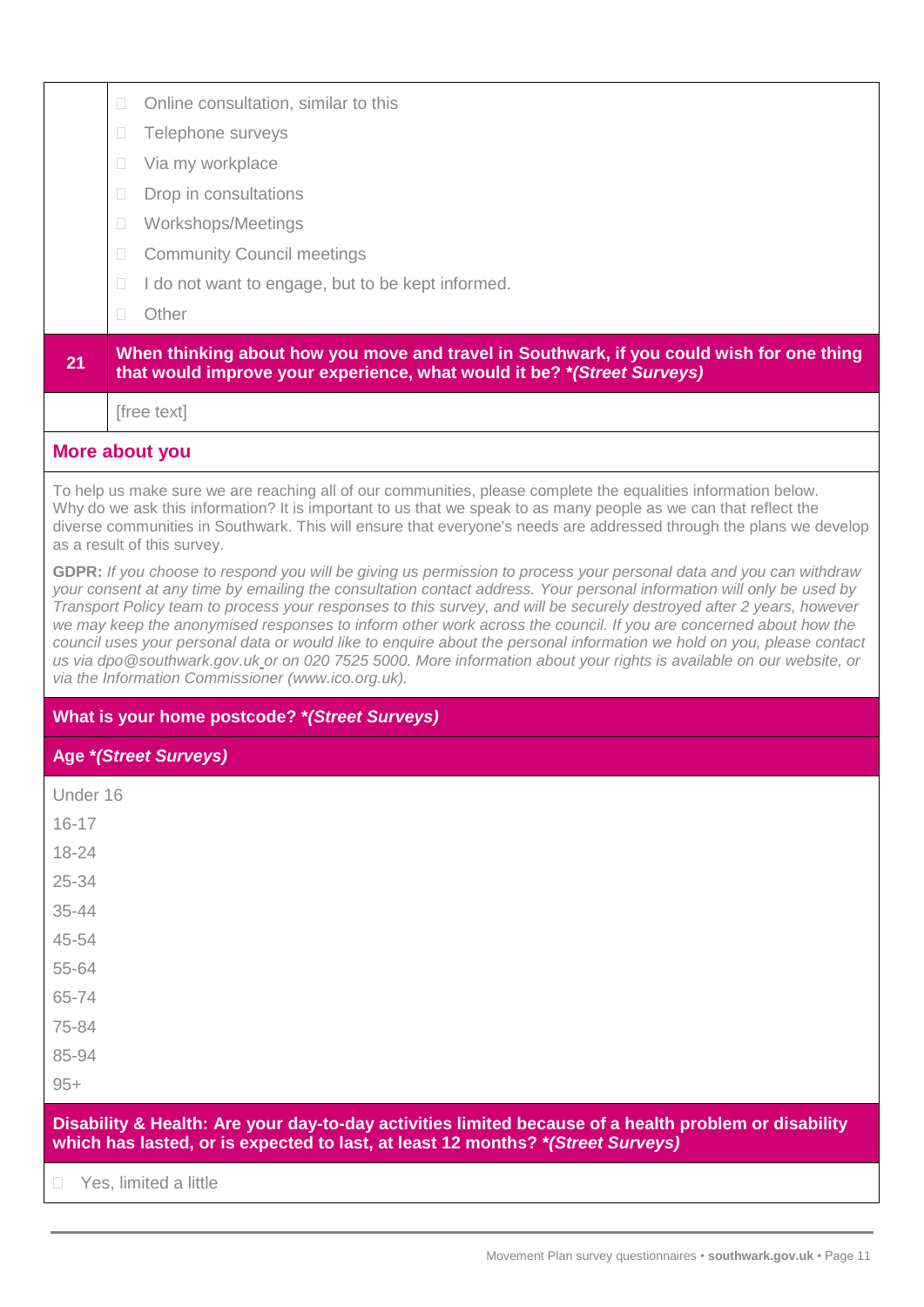□ Yes, limited a lot

No, not limited

# Please tick the box or boxes below that best describe the nature of your impairment(s):

- $\Box$  Hearing / Vision (e.g. deaf, partially deaf or hard of hearing; blind or partial sight)
- Physical / Mobility (e.g. wheelchair user, arthritis, multiple sclerosis etc.)
- □ Mental health (lasting more than a year. e.g. severe depression, schizophrenia etc.)
- □ Learning difficulties (e.g. dyslexia, dyspraxia etc.)
- □ Memory problems (e.g. alzheimer's etc.)

### **What do you consider to be your ethnicity? \****(Street Surveys)*

White British

English

**Scottish** 

Welsh

Northern Irish

Irish

Gypsy, Roma or Irish Traveller

Other European

Other White

Black British

**Caribbean** 

Nigerian

Ghanaian

Sierra Leonean

Somali

Other African

Other Black

Asian British

Indian

Bengali

Chinese

Pakistan

Vietnamese

Filipino

Other Asian

White and Black Caribbean

White and Black African

White and Asian

Other mixed background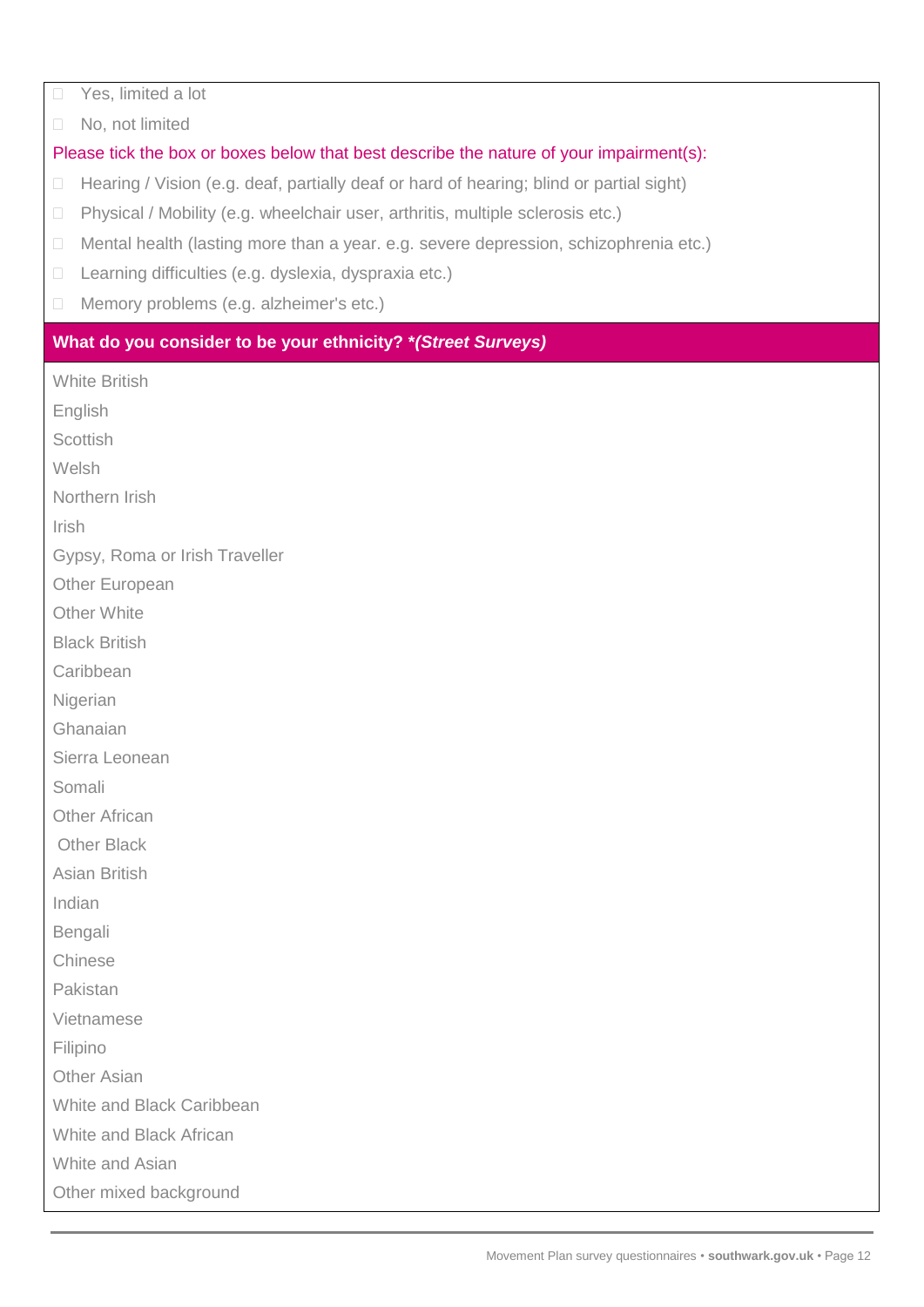Arab

Latin American

Any other ethnicity

# **Gender Identity \****(Street Surveys)*

Female

Male

Trans Woman

Trans Man

Genderqueer

Non-binary

Something else

Prefer not to say

If you prefer to use your own term, please specify if you wish:

### **Sexual orientation \****(Street Surveys)*

Heterosexual/straight

Lesbian/Gay woman

Gay man

Bi-sexual

Prefer not to say

If you prefer to use your own term, please specific if you wish:

# **Religion\****(Street Surveys)*

Christian

Sikh

Hindu

Muslim

Jewish

Buddhist

No religion

**Other** 

If you selected Other, please specific if you wish: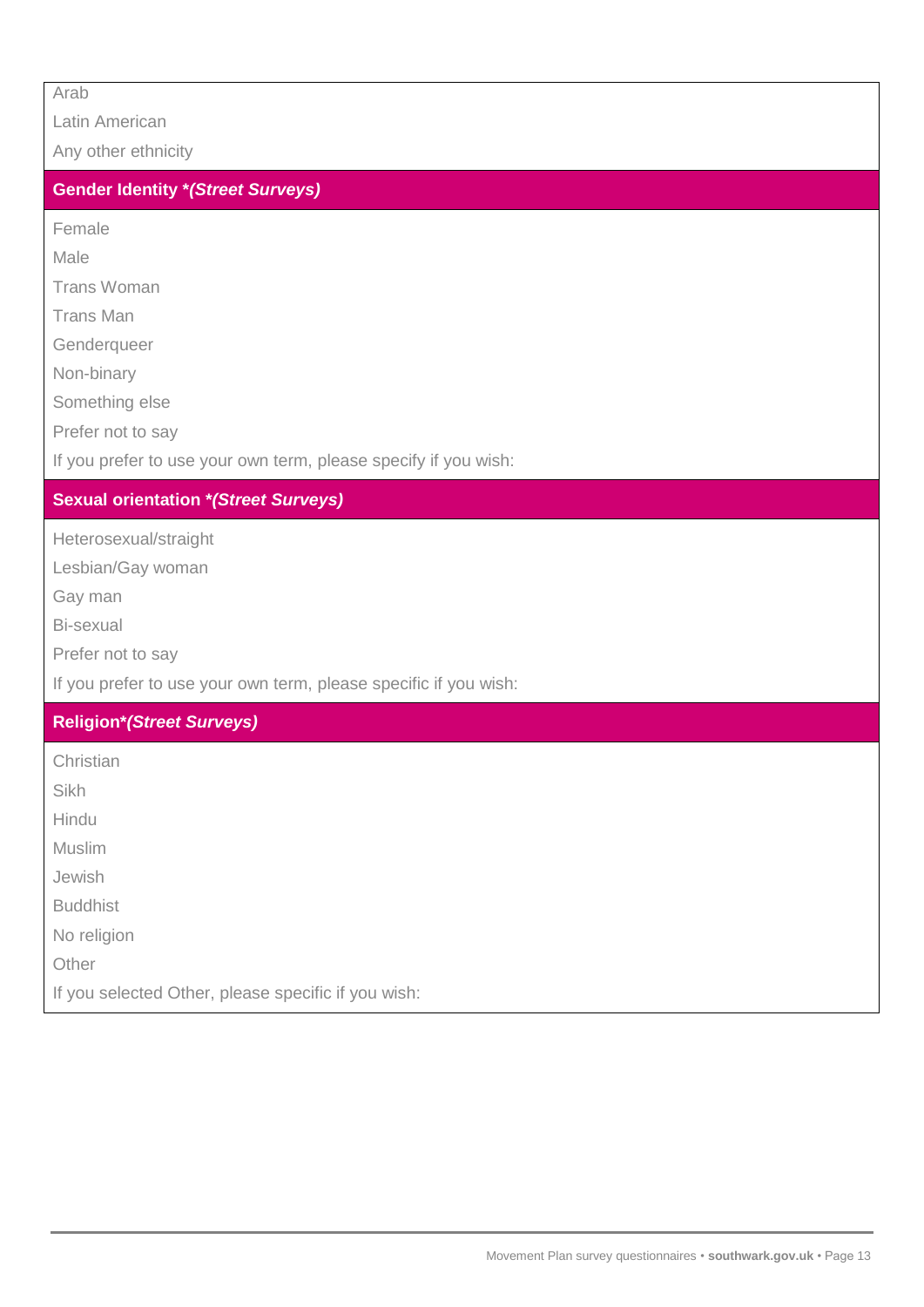# **Did you find this consultation clear and easy to complete? \****(Street Surveys)*

Very easy

Easy

Not sure

Unclear

Very unclear

# **Feedback on the survey**

# **How did you hear about the consultation?**

Facebook

**Twitter** 

Word of mouth

Council website

Email

Newspaper

**Newsletter** 

Poster/leaflet

Council meeting

Southwark Life (magazine)

Consultation workshop

**Other**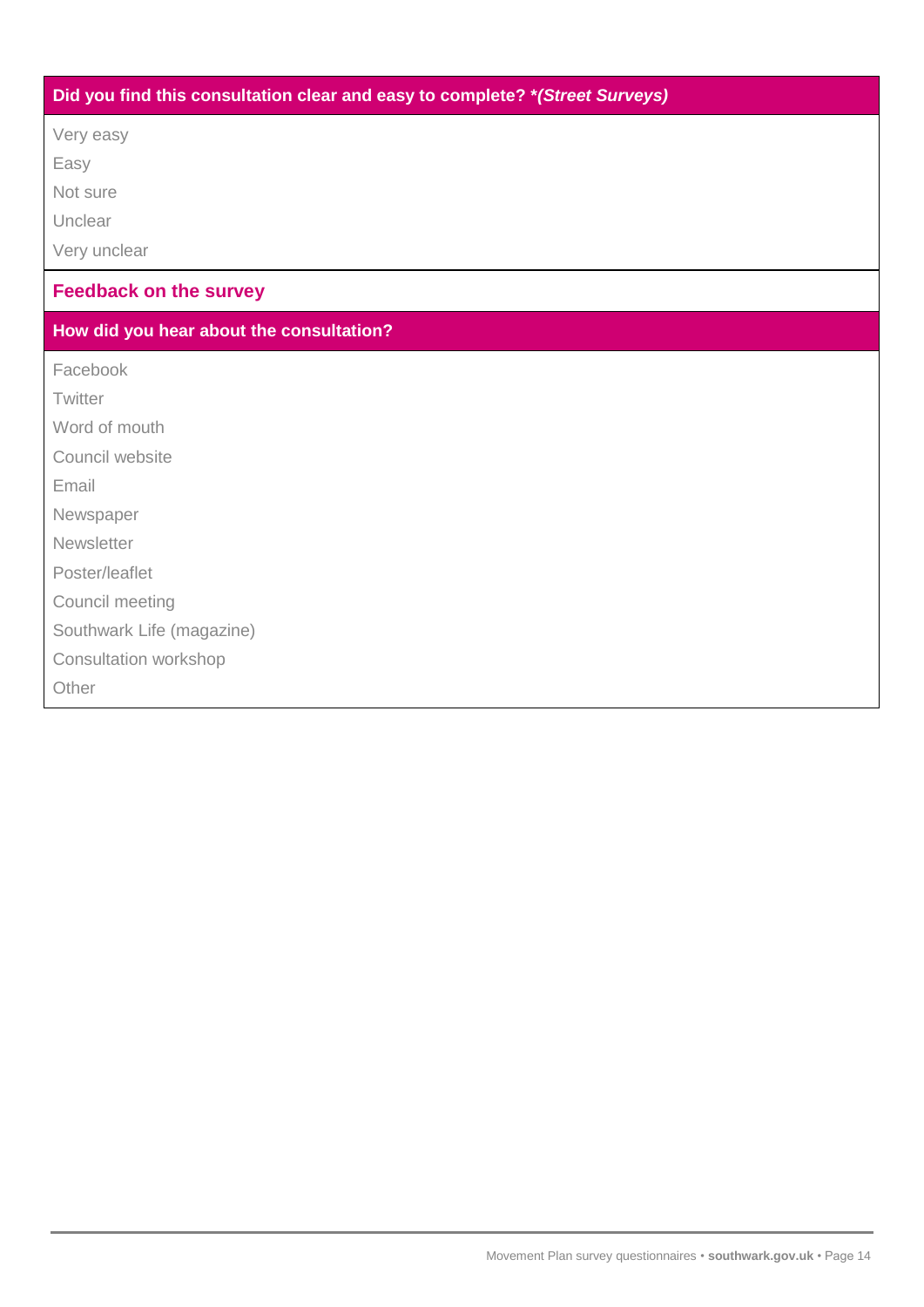# Young Advisors Survey

| $\overline{1}$ | Select all the ways you travel more than once a week. |  |  |  |  |  |
|----------------|-------------------------------------------------------|--|--|--|--|--|
|                | Walk<br>$\Box$                                        |  |  |  |  |  |
|                | Run<br>$\Box$                                         |  |  |  |  |  |
|                | <b>Bike</b><br>$\Box$                                 |  |  |  |  |  |
|                | $\Box$<br><b>Bus</b>                                  |  |  |  |  |  |
|                | Car passenger<br>$\Box$                               |  |  |  |  |  |
|                | Scooter<br>$\Box$                                     |  |  |  |  |  |
|                | Skateboard<br>$\Box$                                  |  |  |  |  |  |
|                | Moped<br>$\Box$                                       |  |  |  |  |  |
|                | Train<br>$\Box$                                       |  |  |  |  |  |
|                | Underground/Overground /DLR<br>$\Box$                 |  |  |  |  |  |
|                | Bike sharing (Mo bike, Ofo)<br>$\Box$                 |  |  |  |  |  |
|                | School bus<br>$\Box$                                  |  |  |  |  |  |
|                | Taxi/Uber<br>$\Box$                                   |  |  |  |  |  |
|                | Other (please specify)<br>$\Box$                      |  |  |  |  |  |
| $\overline{2}$ | Why do you travel this way?                           |  |  |  |  |  |
|                | Price<br>$\Box$                                       |  |  |  |  |  |
|                | Easy/convenient<br>$\Box$                             |  |  |  |  |  |
|                | Family/friends do it<br>$\Box$                        |  |  |  |  |  |
|                | I travel with a friend<br>$\Box$                      |  |  |  |  |  |
|                | Habit (FLAG)<br>$\Box$                                |  |  |  |  |  |
|                | No other option<br>$\Box$                             |  |  |  |  |  |
|                | To be healthy<br>$\Box$                               |  |  |  |  |  |
|                | To feel more fit<br>$\Box$                            |  |  |  |  |  |
|                | Other (please specify)<br>$\Box$                      |  |  |  |  |  |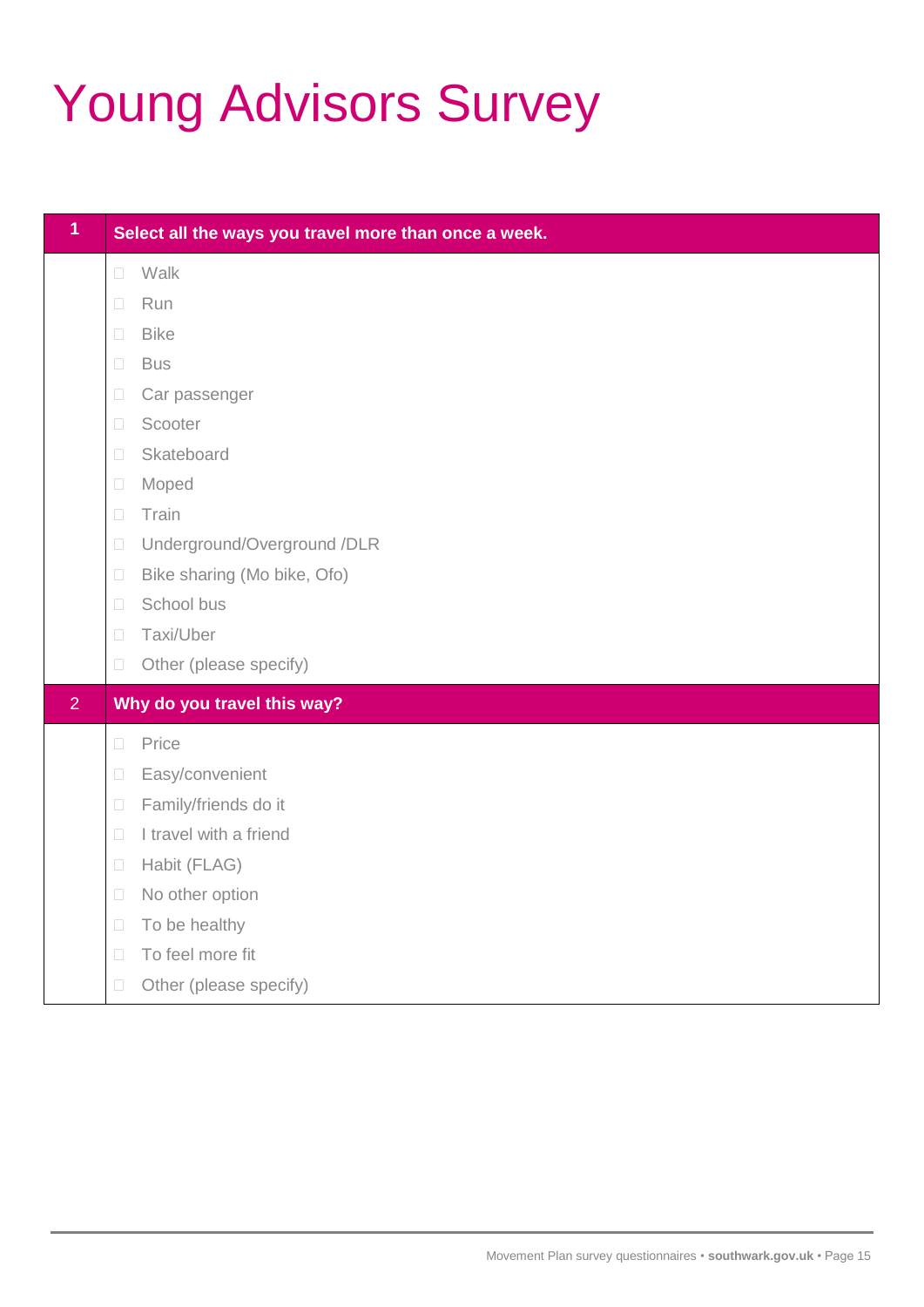| 3                  |                                                                                                                                                                         |                               | On average how frequently do you travel to/visit these places? |                    |                |                |                    |              |
|--------------------|-------------------------------------------------------------------------------------------------------------------------------------------------------------------------|-------------------------------|----------------------------------------------------------------|--------------------|----------------|----------------|--------------------|--------------|
|                    |                                                                                                                                                                         | <b>Daily</b>                  | Weekly                                                         | Every 2-4<br>weeks | Once a<br>week | <b>Monthly</b> | Less<br>frequently | <b>Never</b> |
| <b>School</b>      |                                                                                                                                                                         |                               |                                                                |                    |                |                |                    |              |
|                    | Church/ Faith group                                                                                                                                                     |                               |                                                                |                    |                |                |                    |              |
| <b>Youth Club</b>  |                                                                                                                                                                         |                               |                                                                |                    |                |                |                    |              |
|                    | <b>Sports activity</b>                                                                                                                                                  |                               |                                                                |                    |                |                |                    |              |
|                    | <b>Friends house</b>                                                                                                                                                    |                               |                                                                |                    |                |                |                    |              |
| place              | Cinema/ Cultural                                                                                                                                                        |                               |                                                                |                    |                |                |                    |              |
|                    | <b>Leisure Centre</b>                                                                                                                                                   |                               |                                                                |                    |                |                |                    |              |
| Park               |                                                                                                                                                                         |                               |                                                                |                    |                |                |                    |              |
| <b>Shops</b>       |                                                                                                                                                                         |                               |                                                                |                    |                |                |                    |              |
| <b>Highstreets</b> |                                                                                                                                                                         |                               |                                                                |                    |                |                |                    |              |
| specify)           | Other (please                                                                                                                                                           |                               |                                                                |                    |                |                |                    |              |
| 4.1                | Thinking of a journey you often make, What do you like about it?                                                                                                        |                               |                                                                |                    |                |                |                    |              |
|                    | [Free text]                                                                                                                                                             |                               |                                                                |                    |                |                |                    |              |
| 4.2                | What don't you like about it?                                                                                                                                           |                               |                                                                |                    |                |                |                    |              |
|                    | [Free text]                                                                                                                                                             |                               |                                                                |                    |                |                |                    |              |
| 5 <sub>5</sub>     | How would you describe a typical person who rides a bike?                                                                                                               |                               |                                                                |                    |                |                |                    |              |
|                    | [free text]                                                                                                                                                             |                               |                                                                |                    |                |                |                    |              |
| 6.1                | How often do you do some sort of physical activity/sport?                                                                                                               |                               |                                                                |                    |                |                |                    |              |
|                    | $\Box$<br>A few times a month<br>$\Box$<br>Every 2 week<br>$\Box$<br>Once a week<br>$\Box$<br>2-3 days a week<br>$\Box$<br>4-5 days a week<br>$\Box$<br>Daily<br>$\Box$ | Less than a few times a month |                                                                |                    |                |                |                    |              |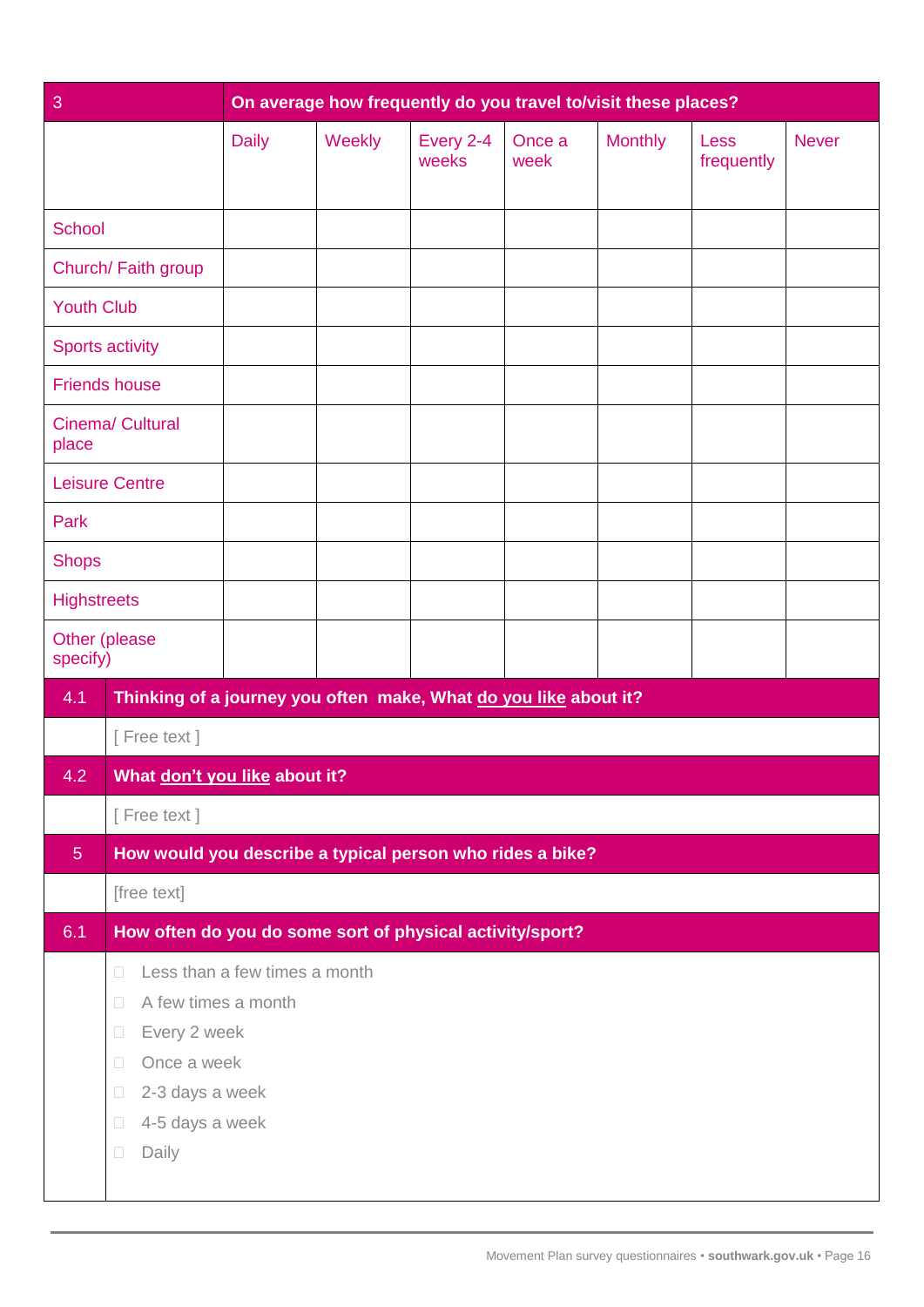| 6.2              | What type of physical activity/sport do you do?                                                                                                                                                                                                                        |
|------------------|------------------------------------------------------------------------------------------------------------------------------------------------------------------------------------------------------------------------------------------------------------------------|
|                  | Structured competitive activity (football, basketball etc.)<br>$\Box$                                                                                                                                                                                                  |
|                  | <b>Creative Sports</b><br>П                                                                                                                                                                                                                                            |
|                  | Sport walking<br>$\Box$                                                                                                                                                                                                                                                |
|                  | Regular cycling<br>$\Box$                                                                                                                                                                                                                                              |
|                  | Swimming<br>$\Box$<br>Exercise & fitness training<br>$\Box$                                                                                                                                                                                                            |
|                  | Individual pursuit (track cycling)<br>$\Box$                                                                                                                                                                                                                           |
|                  | Other (please specify)<br>$\Box$                                                                                                                                                                                                                                       |
| $\overline{7}$   | How would you describe a person who takes part in sports activity and/or exercise regularly                                                                                                                                                                            |
|                  | [free text]                                                                                                                                                                                                                                                            |
| 8                | How does the way you travel and move in Southwark with a parent/carer differ from how you<br>travel with your friends?                                                                                                                                                 |
|                  | [Free text]                                                                                                                                                                                                                                                            |
| 9.1              | As children become teenagers we see a large drop in physical activity, potentially impacting<br>on their lives, down the line. In your experience - why do you think this is the case?                                                                                 |
|                  | [Free text]                                                                                                                                                                                                                                                            |
| 9.2              | What do you believe could change this trend to teenagers getting and staying active?                                                                                                                                                                                   |
|                  | [Free text]                                                                                                                                                                                                                                                            |
| 10               | If you could change one thing to improve your experience whilst travelling in Southwark,<br>what would it be?                                                                                                                                                          |
|                  | [Free text]                                                                                                                                                                                                                                                            |
| <b>About You</b> |                                                                                                                                                                                                                                                                        |
|                  | To help us make sure we are reaching all of our communities, please complete the equalities information<br>below. Completing this section is optional.                                                                                                                 |
|                  | Why do we ask this information? It is important to us that we speak to as many people as we can that reflect<br>the diverse communities in Southwark. This will ensure that everyone's needs are addressed through the<br>plans we develop as a result of this survey. |
|                  | What is your home postcode?                                                                                                                                                                                                                                            |
| <b>Age</b>       |                                                                                                                                                                                                                                                                        |
| $9 - 10$         |                                                                                                                                                                                                                                                                        |
| $11 - 12$        |                                                                                                                                                                                                                                                                        |
| $13 - 14$<br>П   |                                                                                                                                                                                                                                                                        |
| $15 - 16$        |                                                                                                                                                                                                                                                                        |
|                  |                                                                                                                                                                                                                                                                        |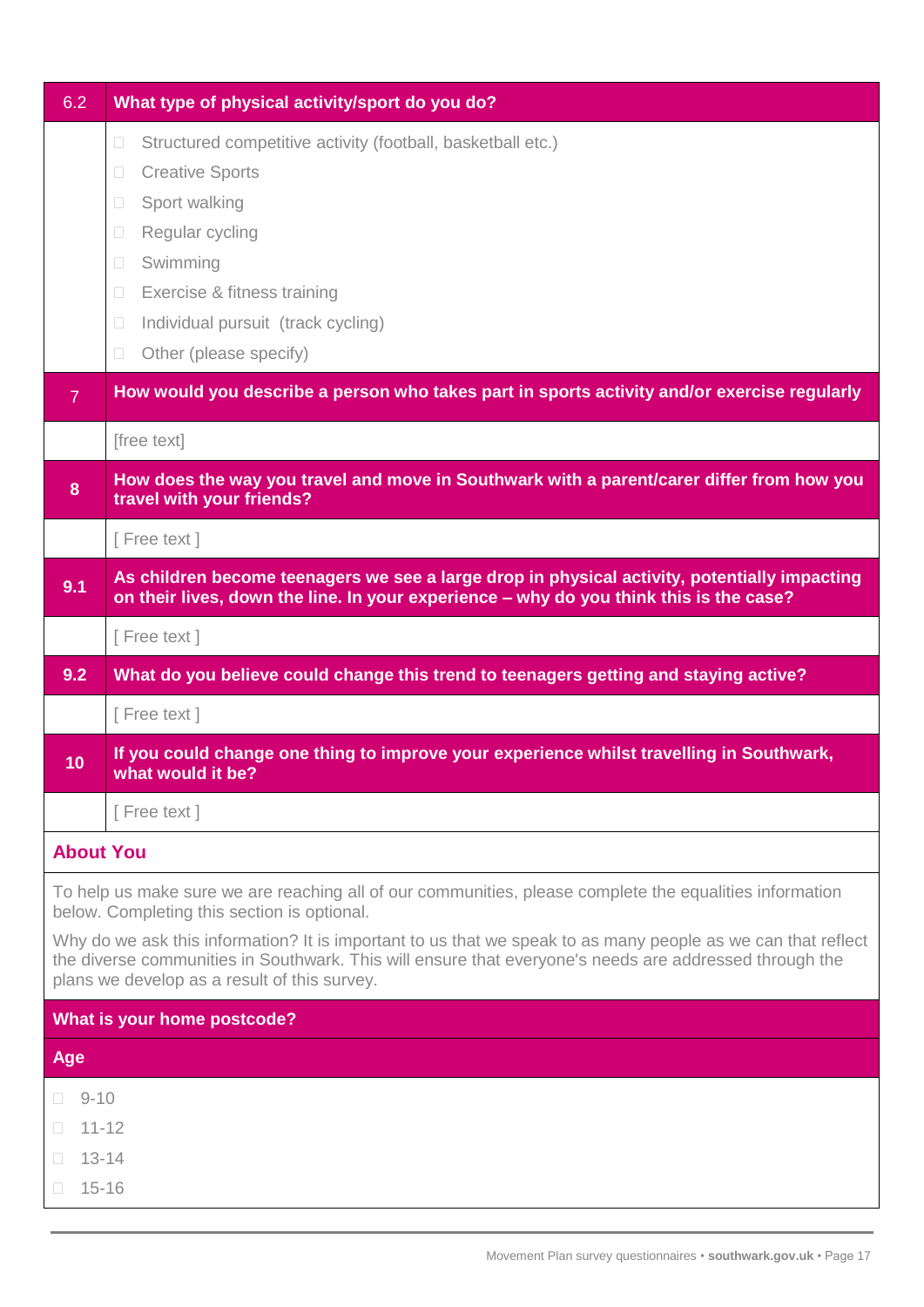| Disability & Health: Are your day-to-day activities limited because of a health problem or disability<br>which has lasted, or is expected to last, at least 12 months? |                                                                                         |                                         |  |
|------------------------------------------------------------------------------------------------------------------------------------------------------------------------|-----------------------------------------------------------------------------------------|-----------------------------------------|--|
| $\Box$                                                                                                                                                                 |                                                                                         | Yes, limited a little                   |  |
| $\Box$                                                                                                                                                                 | Yes, limited a lot                                                                      |                                         |  |
| $\Box$                                                                                                                                                                 | No, not limited                                                                         |                                         |  |
| Please tick the box or boxes below that best describe the nature of your impairment(s):                                                                                |                                                                                         |                                         |  |
| $\Box$                                                                                                                                                                 | Hearing / Vision (e.g. deaf, partially deaf or hard of hearing; blind or partial sight) |                                         |  |
| $\Box$                                                                                                                                                                 | Physical / Mobility (e.g. wheelchair user, arthritis, multiple sclerosis etc.)          |                                         |  |
| $\Box$                                                                                                                                                                 | Mental health (lasting more than a year. e.g. severe depression, schizophrenia etc.)    |                                         |  |
| $\Box$                                                                                                                                                                 | Learning difficulties (e.g. dyslexia, dyspraxia etc.)                                   |                                         |  |
| $\Box$                                                                                                                                                                 |                                                                                         | Memory problems (e.g. alzheimer's etc.) |  |
| What do you consider to be your ethnicity?                                                                                                                             |                                                                                         |                                         |  |
|                                                                                                                                                                        | n.                                                                                      | White - British                         |  |
|                                                                                                                                                                        | $\sim$                                                                                  | White - Irish                           |  |
|                                                                                                                                                                        | П                                                                                       | White - Other                           |  |
|                                                                                                                                                                        | $\Box$                                                                                  | <b>Black - British</b>                  |  |
|                                                                                                                                                                        | n.                                                                                      | <b>Black - Caribbean</b>                |  |
|                                                                                                                                                                        | n.                                                                                      | <b>Black - African</b>                  |  |
|                                                                                                                                                                        | n.                                                                                      | <b>Black - Other</b>                    |  |
|                                                                                                                                                                        | n.                                                                                      | Mixed - White and Black Caribbean       |  |
|                                                                                                                                                                        | $\Box$                                                                                  | Mixed - White and Black African         |  |
|                                                                                                                                                                        | n.                                                                                      | Mixed - White and Asian                 |  |
|                                                                                                                                                                        | П                                                                                       | Mixed - Other                           |  |
|                                                                                                                                                                        | П                                                                                       | Asian - Indian                          |  |
|                                                                                                                                                                        | П                                                                                       | Asian - Pakistani                       |  |
|                                                                                                                                                                        | $\mathcal{L}_{\mathcal{A}}$                                                             | Asian - Chinese                         |  |
|                                                                                                                                                                        | $\mathcal{L}_{\mathcal{A}}$                                                             | Asian - Other                           |  |
|                                                                                                                                                                        | П                                                                                       | Other - Latin American                  |  |
|                                                                                                                                                                        | $\Box$                                                                                  | Other - Other                           |  |
| Gender reassignment: Is your gender identity the same as the gender you were assigned at birth?                                                                        |                                                                                         |                                         |  |
|                                                                                                                                                                        |                                                                                         | Yes                                     |  |
|                                                                                                                                                                        |                                                                                         | No                                      |  |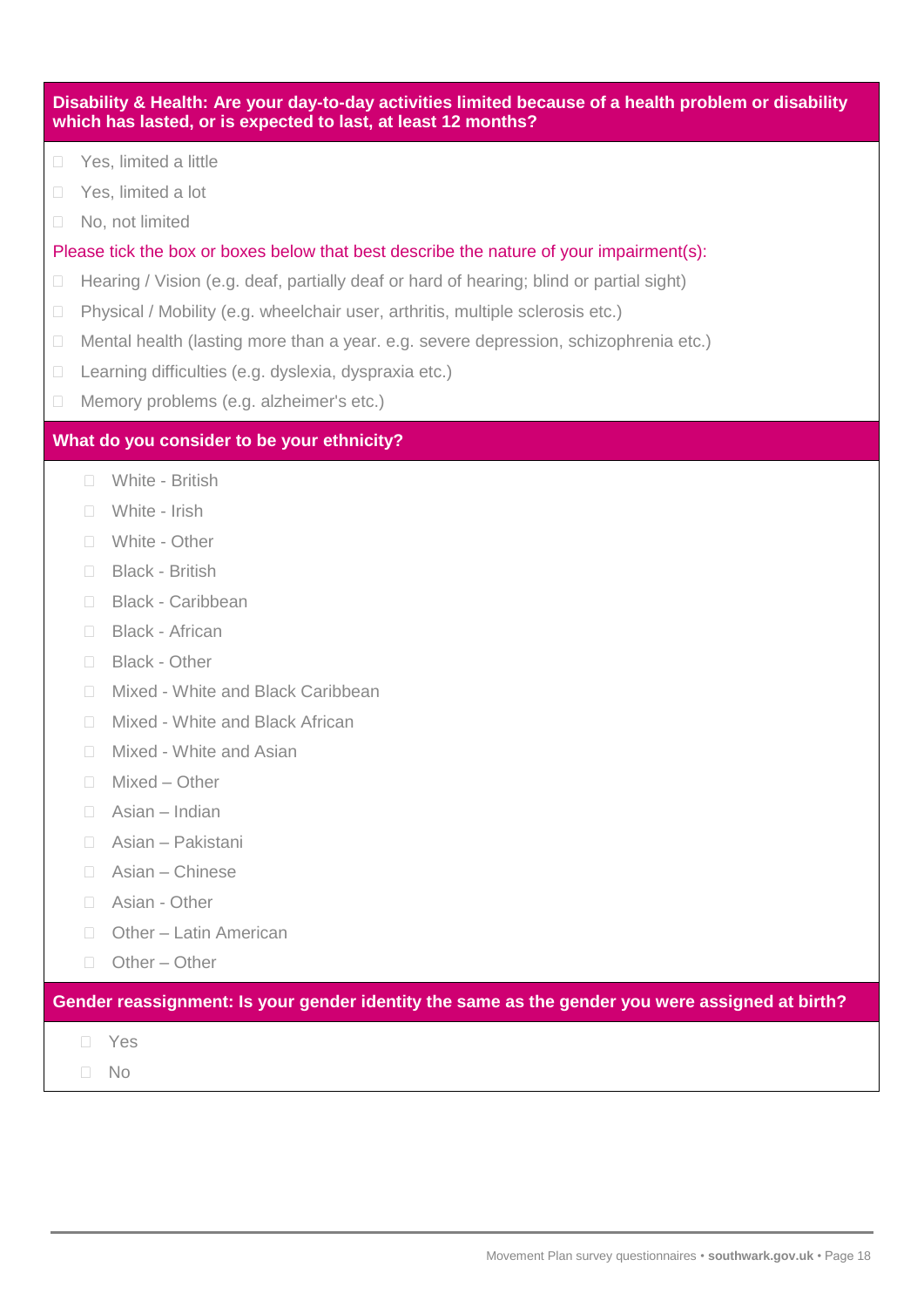# **Religion**

- **Christian**
- □ Sikh
- Hindu
- Muslim
- Jewish
- Buddhist
- None
- n Other
- $\Box$  If you selected Other, please specific if you wish:

# **Sex**

- Male
- □ Female
- **Prefer not to say**

# **Sexual orientation**

- **Heterosexual/straight**
- Lesbian/Gay woman
- Gay man
- Bi-sexual
- □ If you prefer to use your own term, please specific if you wish:
- **Prefer not to say**

**Did you find this consultation clear and easy to complete?**

- D Very easy
- D Easy
- □ Not sure
- D Unclear
- □ Very unclear